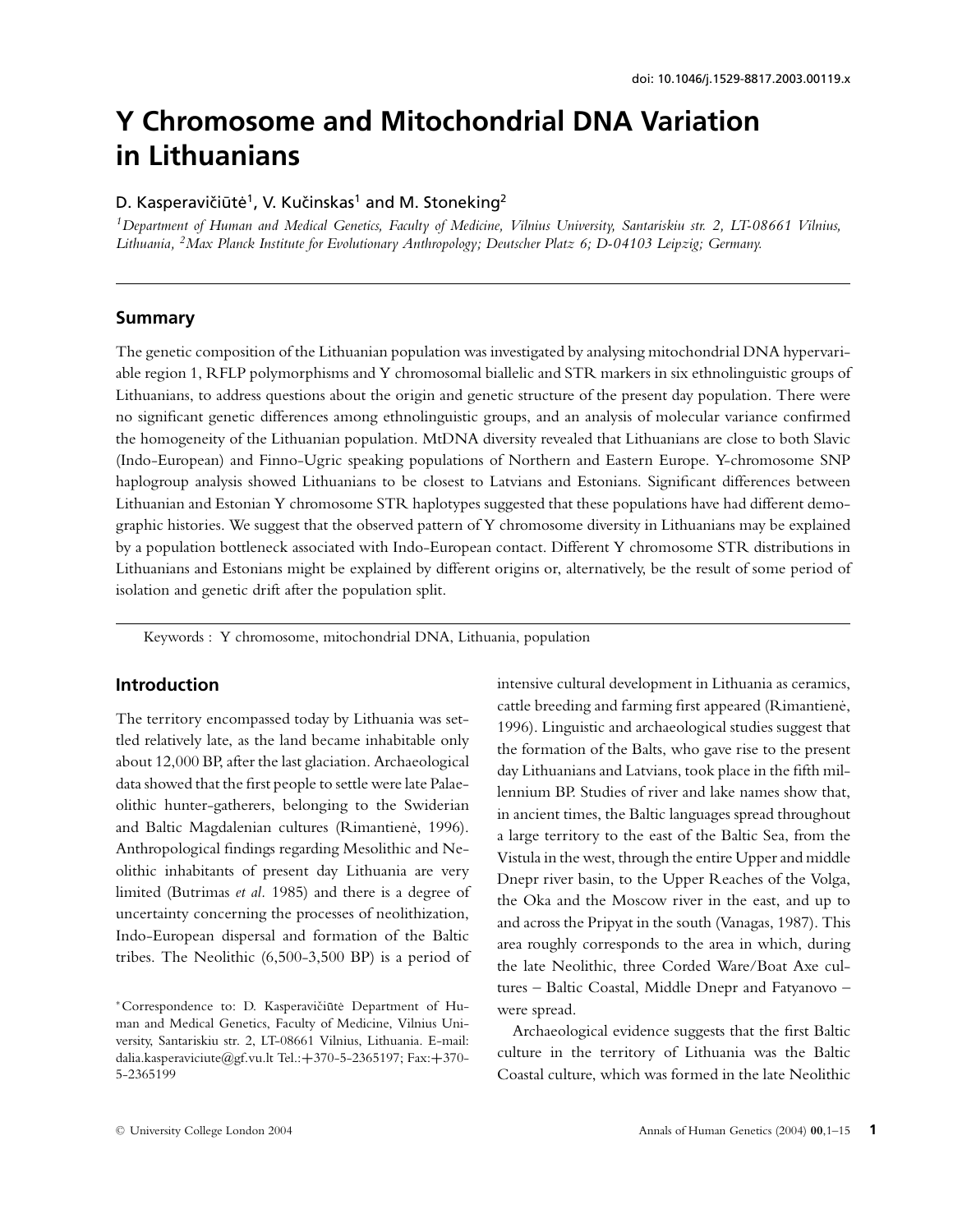through the interaction of autochthonic (Nemunas and Narva) and Indo-European (Globular Amphora and Corded Ware) cultures (Gimbutas, 1963). This view is also supported by craniometrical anthropological data  $(\check{C}$ esnys, 2001), though the data are rather limited. Even though it is commonly agreed that the culture of corded ware ceramics had a direct impact on the creation of the first Baltic culture, it is not known whether it influenced autochthonic people more through cultural exchange, or involved large-scale immigration of Indo-Europeans.

Another question concerns the impact of Finno-Ugrian populations on Balts. Traditionally, Finno-Ugrians are associated with comb-pit ceramics; however, as with Baltic cultures, no strong evidence for relating archaeological and ethnical (linguistic) groups exists. The examination of archaeological monuments suggests that Finno-Ugrians probably had at most a minor impact on the Lithuanian population (Rimantiene, 1996). Around 30 hydronames of Finno-Ugrian origin are known throughout Lithuania (Vanagas, 1987; Zinkevičius, 1998), and it is thought that they mark trading roads near the rivers where small groups of people established camps in the mid-fifth millennium BP. The influence of Finno-Ugrians on Balts has also not been detected in analyses of the rare transferrin variants in blood serum in populations of the Baltic Sea region, since the genetic markers of Finno-Ugric influence (alleles TF∗DCHI and TF∗DFIN) are not found in the Lithuanian and Latvian populations (Beckman *et al.* 1998). However, analysis of Y chromosome biallelic markers revealed surprising similarities of Lithuanians and Latvians to the Finno-Ugric Estonians and Mari (Laitinen *et al.* 2002), which led these authors to the conclusion that Baltic and Finno-Ugrian males share common forefathers.

The large territory inhabited by Balts in ∼3000 BP was at that time covered by virtually impenetrable forests, and was located far from major migration and trade routes. Thus the Balts appear to have lived for a long time in relative isolation. In the middle of the first millennium AD, or somewhat earlier, Slavic tribes began to force their way into the territory inhabited by the Balts. The ancient Baltic territory was split geographically into the western portion – the historic Prussian, Latvian and Lithuanian lands – and the remaining Baltic tribes in the east, which were eventually assimilated by the Slavs (Zinkevičius, 1998).

Lithuanians are first mentioned in historical documents at the beginning of the  $11<sup>th</sup>$  century. At that time the name Lithuania was probably not used to denote the entire present-day Lithuanian region, but only a portion comprising the territory between the Neris, Nemunas and Merkys rivers. To the north Lithuanian lands bordered with the lands inhabited by Curonian, Semigalian, Selonian and Lettigalian tribes, the fusion of which gave rise to the Latvian nation, whereas to the south Lithuania bordered with the old Yotvingian lands. The land of Zemaičiai reached to the north and to the south west the early Lithuanians were contiguous with the Prussian tribes. At that time a very intensive consolidation of the related Baltic tribes took place. This contributed greatly to the formation of the present-day Lithuanian dialects. After the formation of the Lithuanian state in the  $13<sup>th</sup>$  century, the movement of people inside the country was very limited. From the 16<sup>th</sup> till the end of the 19<sup>th</sup> century approximately 80% of the population consisted of peasants, who could not move from the feudal domain to which they belonged because of serfdom. This resulted in further linguistic differentiation among different regions of Lithuania. Six dialectal groups are distinguished in present day Lithuanian: three groups of Aukštaitish (west, south and east) and three groups of  $\check{Z}$ emaitish (north, west and south) (Figure 1).



**Figure 1** Lithuanian ethno-linguistic groups.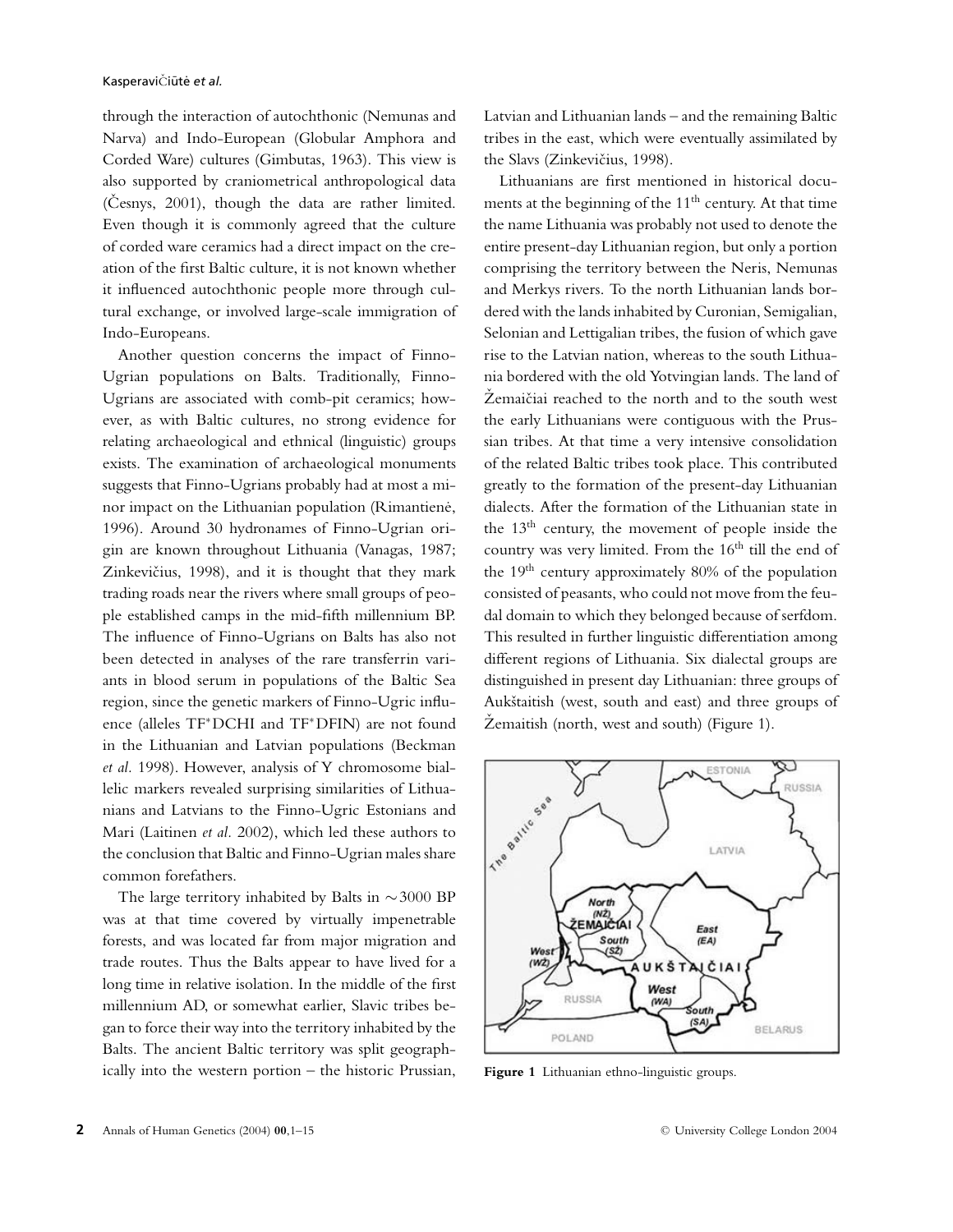Thus the contemporary population of Lithuania, the subject of the present study, is composed of a complex mixture of former Baltic tribes, with potentially varying influences from Finno-Ugric and Slavic sources, which could have resulted in genetic heterogeneity within Lithuania. Previous studies of the genetic variation of Lithuanians, based on blood groups and mtDNA RFLP variation (Kučinskas, 1994; 2001) revealed some internal variation, notably the differences between North Žemaičiai and South Aukštaičiai; however, the results were inconclusive. Our previous study of mtDNA HV1 variation in 120 individuals did not show regional differences between two major groups of Lithuanians – Aukštaičiai and Żemaičiai (Kasperavičiūte & Kučinskas, 2002). Since the linguistic differentiation of Lithuanians is a recent process, Y chromosome STR polymorphisms, which are rapidly mutating markers, might be more informative for exploring genetic heterogeneity within Lithuania, as well as for dissection of relationships with closely related populations. Moreover, since Lithuanians and Latvians live on the border of Indo-European and Finno-Ugric speaking populations, the genetic relationships of these populations might clarify the contacts between these groups in Northern Europe. A previous study of Y chromosome markers (Laitinen *et al.* 2002) suggested a common origin of these populations, while an earlier study of Y-STR variation (Zerjal *et al.* 2001) revealed a genetic boundary between Estonians and Latvians, determined mainly by differences in Y-STR variation associated with haplogroup N3 Y chromosomes. However, this study included only 30-40 individuals from each population and only five STRs were analysed.

In the present study we further elucidate the origins of Lithuanians by examining more mitochondrial DNA and Y chromosome markers in a much larger sample, in comparison with surrounding Indo-European and Finno-Ugric speaking reference populations, to address the following questions:

 Are Lithuanian ethnolinguistic groups genetically differentiated? If so, since dialectal differentiation of Lithuanians was influenced by relationships and contacts with different Baltic tribes and other neighbouring populations, is this evident in the gene pool of the present day Lithuanians?

- How are Lithuanians genetically related to other European, in particular neighbouring Indo-European and Finno-Ugric speaking, populations? Can these relationships be reconciled with historical data on the origins of Lithuanians?
- Do paternal and maternal histories of Lithuanians differ?
- Do genetic relationships correlate with geographic relationships?

## **Materials and Methods**

#### **DNA Samples**

Peripheral blood samples were collected from unrelated individuals from six ethno-linguistic groups of Lithuania (Figure 1). Informed consent and information about birthplace, parents and grandparents were obtained from all donors. Genomic DNA was extracted using a standard salting out procedure (Miller *et al.* 1988). For comparative analyses 91 Estonians and 46 Latvians were also sampled from throughout these countries.

### **Mitochondrial DNA Genotyping**

Mitochondrial DNA variation was analysed in 180 Lithuanian samples (30 from each of the six ethnolinguistic groups), including 120 samples described previously (Kasperavičiūtė & Kučinskas, 2002). Primers L15996 and 16401 (Vigilant *et al.* 1989) were used for amplifying the first hypervariable segment (HV1) of the mtDNA control region. These primers were used for direct sequencing of both strands of HV1 using the ABI PRISM Big Dye Terminators cycle sequencing kit (Applied Biosystems, Foster City, CA, USA) on an ABI 310 automated DNA sequencer (Applied Biosystems, Foster City, CA, USA) following the protocol recommended by the supplier. The status of positions 00073, 7028 and 14766 was determined by restriction enzyme digestion with *Alw*44I, *Alu*I and *Mse*I respectively in all samples. The primers L29 and H408 (Vigilant *et al.* 1989) were used for amplification of the HV2 segment containing position 00073, while the typing for positions 7028 and 14766 was performed as described in Torroni *et al.* (1997). On the basis of specific nucleotide substitutions in HV1 and positions 00073, 7028 and 14766, the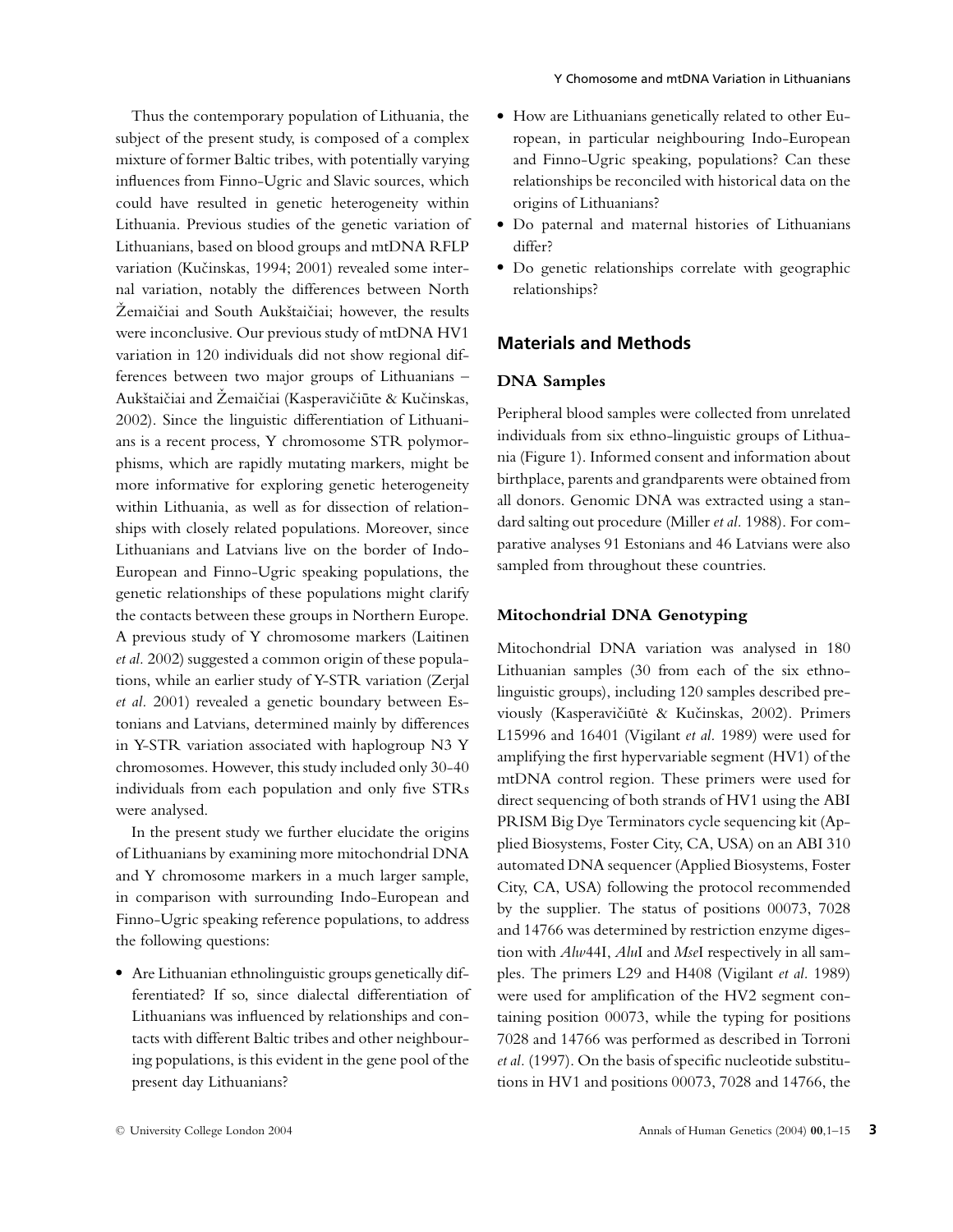#### KasperaviČiūtė et al.

sequences were classified into specific European haplogroups, which were confirmed by additional restriction fragment length polymorphism typing according to Macaulay *et al.* (1999), using primer pairs and conditions as in Torroni *et al.* (1997). The HV1 haplotype and RFLP data are available as supplementary material and from the authors; HV1 sequences were also deposited in the HvrBase database (Handt *et al.* 1998).

For phylogenetic analysis, the available published data on HV1 sequences in European, Near East and Caucasus populations were retrieved from the HvrBase database (Handt *et al.* 1998); in addition HV1 sequences from 436 poles and 200 russians (Malyarchuk *et al.* 2002) were included.

## **Y Chromosome Genotyping**

Y chromosome variation was analysed in 196 male samples from Lithuania: 40 from North Aukštaičiai, 34 from South Aukštaičiai, 32 from West Aukštaičiai, 26 from North Žemaičiai, 34 from South Žemaičiai and 30 from West  $\check{Z}$ emaičiai. Five binary markers known to be polymorphic in Northern Europe were typed using previously described procedures: Tat as in Zerjal *et al.* (1997), YAP (Hammer *et al.* 1994) as in Hammer & Horai (1995), M9 (Underhill *et al.* 1997) as in Kayser *et al.* (2000a), SRY-1532 (Whitfield *et al.* 1995) as in Santos *et al.* (1999), and 92R7 (Mathias *et al.* 1994) as in Hurles *et al.* (1999). Haplogroups were defined by biallelic markers according to the nomenclature proposed by the Y Chromosome Consortium (2002). Y chromosomes containing the following alleles: YAP–, Tat T, M9 G, 92R7 T and SRY-1532 G belong to haplogroup P<sup>∗</sup> (xR1a). The allelic 'codes' for the other haplogroups detected in this study are: -TCCG for haplogroup BR<sup>\*</sup>(xDE,JR), −TGTA for haplogroup R1a, **+**TCCG for haplogroup DE, −CGCG for haplogroup N3 and −TGCG for haplogroup K<sup>\*</sup>(xN3,P). The correspondence between this nomenclature and the former nomenclature of Jobling *et al.* (1997) and Tyler-Smith  $(1999)$  is as follows:  $P^*(xR1a) = Hg1, BR^*(xDE, JR) =$  $Hg2/9$ , R<sub>1a</sub> = Hg<sub>3</sub>, DE = Hg<sub>4</sub>/8/21, N<sub>3</sub> = Hg<sub>16</sub>,  $K^*(xN3,P) = Hg12/26.$ 

The Y chromosome STR loci DYS19 (or DYS394), DYS389I, DYS389II, DYS390, DYS391, DYS392, DYS393 and DYS385 were analyzed using genotyping protocols and allelic nomenclature described by Kayser *et al.* (1997) and Redd *et al.* (1997) on ABI310 and ABI377 genetic analyzers. The DYS385I and DYS385II loci of haplogroup N3 chromosomes were typed separately, using protocols by Kittler *et al* (2003). Y chromosome haplotypes are available as supplementary material.

### **Statistical Analysis**

The basic parameters of molecular diversity, genetic distances and population genetic structure (including analysis of molecular variance) were calculated using the computer program Arlequin 2.0 (Schneider *et al.* 2000). Multidimensional scaling (MDS) was performed by means of STATISTICA, based on  $F_{ST}$  distances between pairs of populations. Lithuanians were compared with European populations for which both mtDNA HV1 and Y chromosome SNP data are available. The correlation between genetic distances based on mtDNA and Y chromosome variation, and between genetic and geographic distances between populations, was evaluated by the Mantel test with 10000 permutations using the Arlequin 2.0 program (Schneider *et al.* 2000).

The phylogenetic relationships between Y chromosome STR haplotypes within haplogroups, as defined by the biallelic loci, were reconstructed in the form of median joining networks (Bandelt *et al.* 1999), with use of the program Network 3.1.1.1 (www.fluxus-engineering.com). Because the repeat length of DYS389II includes DYS389I, the latter was subtracted from DYS389II to avoid double-counting variation at DYS389I. For network calculation, locusspecific weights were used according to the observed mutation rates for the Y-STR loci used here (Kayser *et al.* 2000b), so that loci with the highest mutation rates were given the lowest weights (ratio of DYS393: DYS392: DYS385I: DYS385II: DYS19: DYS389I: DYS389II: DYS391: DYS390 **=** 10: 10: 7: 7: 5: 5: 2: 2: 1).

Bayesian-based coalescence analyses of Y-STR haplotype data were performed by means of the program BATWING (University of Aberdeen Department of Mathematical Sciences). The principles of the Markov-chain Monte Carlo-based inference method implemented in this program have been described elsewhere (Wilson & Balding, 1998). We chose a two-phase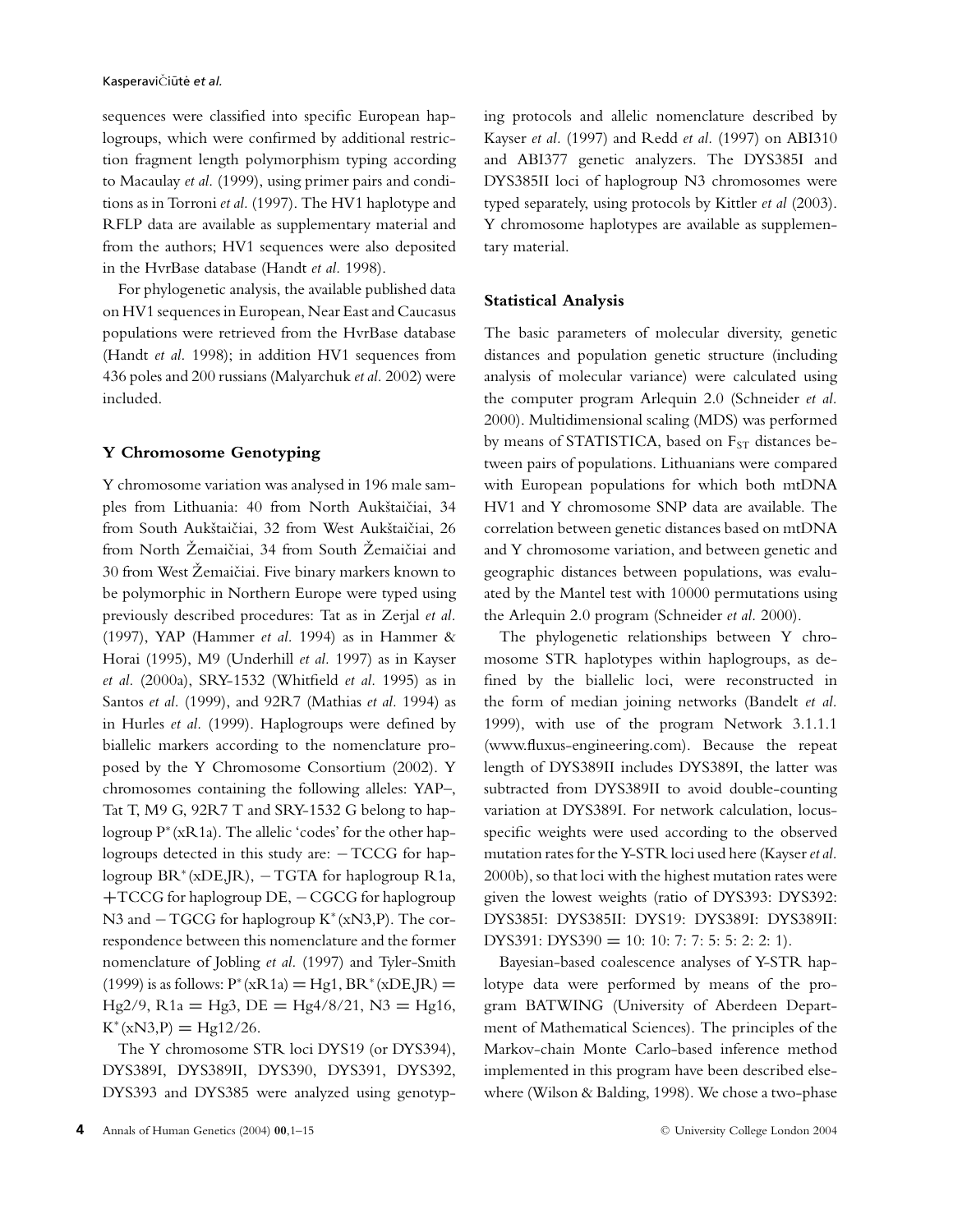population model, in which, in the past, the population was of constant size N, followed by a period of exponential growth up to the present. For the initial population size we used a lognormal (6,1) prior distribution, with mode 148, median 403, and mean 665, which represents a rather small initial founder population. The prior population growth rate was an exponential distribution with mean 0.01, which covers the simple constant-population-size model, as well as reasonable growth rates for human populations. The length of the growth period (in units of N times generation time) also had an exponential prior, with mean 1. For the Y-STR mutation rate, first we assigned gammadistributed prior distributions to the mutation rates of the STR loci, adjusted to the corresponding estimates in Kayser *et al.* (2000b). For each locus we chose a gamma distribution, such that the mode was equal to the mutation rate estimate and the SD was inversely related to the number of meioses investigated by Kayser *et al.* (2000b). Analyses were repeated using a more conservative phylogenetic mutation rate estimate (Zhivotovsky *et al.* 2004) as follows: a prior gamma distribution with mode and SD equal to the Y-STR mutation rate estimate (6.9  $\times$  10<sup>-4</sup> per 25 years) and its SD (5.7  $\times$  10<sup>-4</sup>) from Zhivotovsky *et al.* (2004) was used. To produce the results, we sampled 20,000 times from the Markov chain after discarding the first 2,000 samples. We checked the robustness of our results using a variety of prior distributions for population parameters. The results were stable under different population parameters priors (data not

shown), but depended on the mutation rate estimate (discussed below).

## **Results**

### **MtDNA Variation**

Sequences of the mtDNA HV1 region comprising nucleotide positions 16024-16400 (Anderson *et al.* 1981) were determined for 180 Lithuanians. The data were checked for the presence of systematic sequencing errors (phantom mutations) using the phylogenetic method described by Bandelt *et al.* (2002); no phantom mutations were found (analysis not shown). Analyses were restricted to 356 bp (nucleotide positions 16028-16383) of HV1 for the purpose of comparing the sequences reported here with published data. We detected 76 polymorphic sites and 95 distinct haplotypes among 180 Lithuanians. The proportion of transitions was 92.4%. The length polymorphisms of A and C stretches in region 16180-16193 (triggered by the 16189 T/C substitution) were disregarded in the analyses.

Table 1 reports the mtDNA HV1 sequence diversity indices for all Lithuanian ethnolinguistic groups. The gene diversity (0.947-0.984) and the mean number of pairwise differences (3.61-4.98) estimates are within the range found in European populations (Comas *et al.* 1997, Helgason *et al.* 2000). The distributions of observed number of differences between pairs of sequences (mismatch distributions) in Lithuanians were unimodal and approximately bell shaped. The raggedness indices

**Table 1** Diversity and demographic parameters deduced from mtDNA HV1 sequences in Lithuania

| Ethnolinguistic<br>group        | Sample<br>size $(n)$ | Number of<br>haplotypes | Gene diversity<br>$+/-SD$ | Mean number of<br>pairwise nucleotide<br>differences $+/-SD$ | Tajima's<br>D value | Raggedness<br>index |
|---------------------------------|----------------------|-------------------------|---------------------------|--------------------------------------------------------------|---------------------|---------------------|
| Aukštaičiai:                    |                      |                         |                           |                                                              |                     |                     |
| East Aukštaičiai                | 30                   | 23                      | $0.982 + (-0.013)$        | $3.79+/-1.96$                                                | $-2.035$            | 0.030               |
| South Aukštaičiai               | 30                   | 23                      | $0.949 + (-0.033)$        | $4.12+/-2.11$                                                | $-2.000$            | 0.016               |
| West Aukštaičiai                | 30                   | 24                      | $0.984 + (-0.013)$        | $4.98 + / - 2.49$                                            | $-1.766$            | 0.011               |
| Aukštaičiai total<br>Zemaičiai: | 90                   | 56                      | $0.972 + (-0.010)$        | $4.29+/-2.14$                                                | $-2.072$            | 0.010               |
| North Žemaičiai                 | 30                   | 24                      | $0.979 + (-0.016)$        | $4.85 + / - 2.43$                                            | $-1.647$            | 0.012               |
| South Žemaičiai                 | 30                   | 22                      | $0.947 + (-0.033)$        | $3.61 + / - 1.89$                                            | $-2.289$            | 0.030               |
| West Žemaičiai                  | 30                   | 24                      | $0.984+/-0.013$           | $4.77 + / - 2.40$                                            | $-1.621$            | 0.011               |
| Žemaičiai total                 | 90                   | 58                      | $0.970 + (-0.011)$        | $4.51 + / - 2.24$                                            | $-2.056$            | 0.009               |
| Lithuanians total               | 180                  | 95                      | $0.971 + (-0.008$         | $4.41 + / - 2.19$                                            | $-2.051$            | 0.009               |

© University College London 2004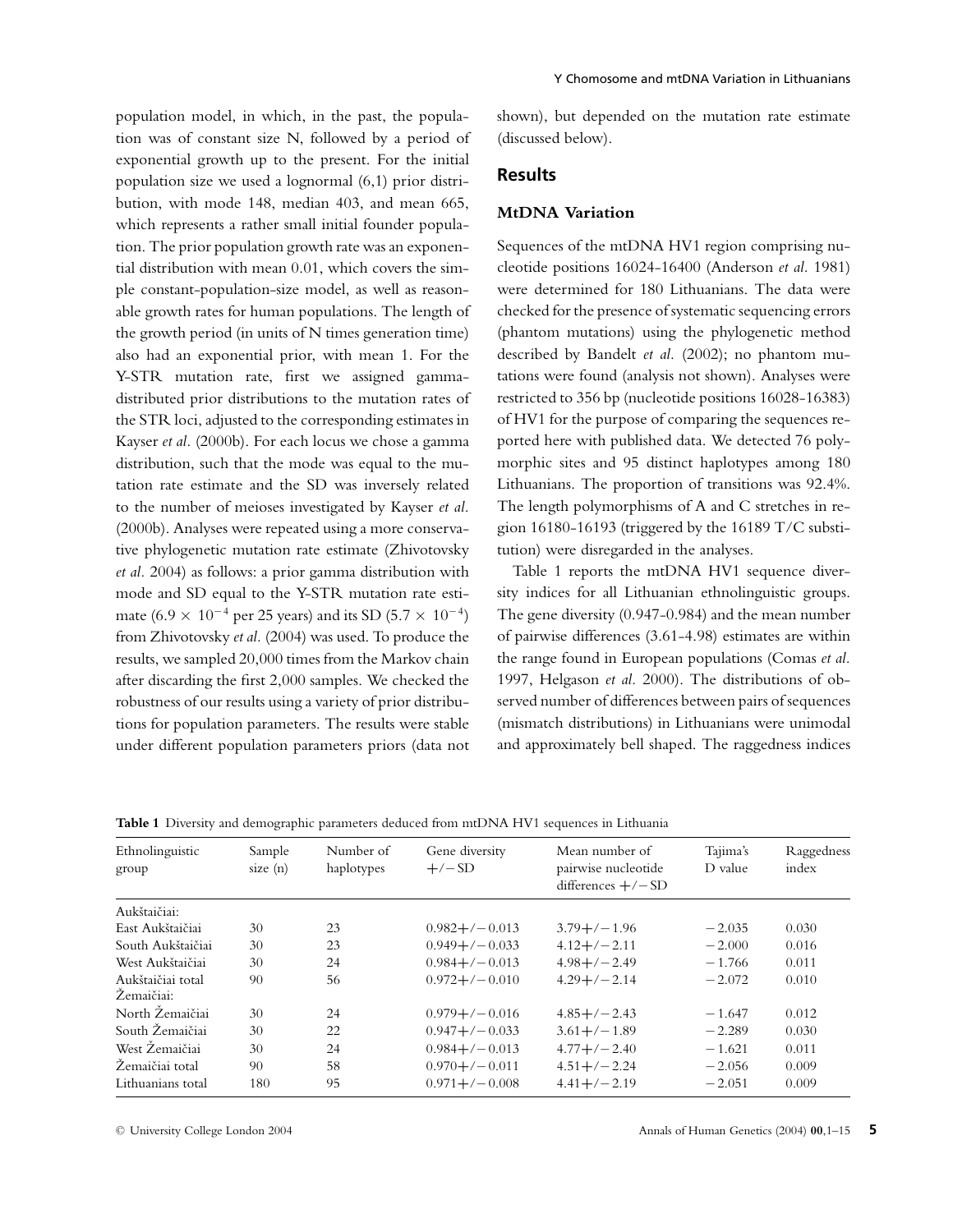|                       |                                 | Percentage of variation          |                                 |  |  |
|-----------------------|---------------------------------|----------------------------------|---------------------------------|--|--|
| Grouping              | Source of variation             | mtDNA HV1 sequences <sup>a</sup> | Y chromosomal STRs <sup>b</sup> |  |  |
| Individual groups     | Between groups                  | 0.42                             | $-0.15$                         |  |  |
|                       | Within groups                   | 99.58                            | 100.15                          |  |  |
| Aukštaičiai-Žemaičiai | Between groups                  | 0.32                             | $-0.83$                         |  |  |
|                       | Among populations within groups | 0.23                             | 0.34                            |  |  |
|                       | Within populations              | 99.45                            | 100.48                          |  |  |

Table 2 AMOVA results in the Lithuanian population. Lithuanians were classified into two main groups, Aukštaičiai and Žemaičiai (between group and among population within groups values were not significant,  $p > 0.05$  based on 10 000 permutations)

a distance method – number of pairwise differences

b distance method – sum of squared size difference between Y-STR haplotypes

varied from 0.01 to 0.03. The bell shaped mismatch distributions together with raggedness indices less than 0.05 are interpreted as signs of prehistoric population expansions (Harpending *et al.* 1993). This was also reinforced by Tajima's (1989) D-statistic, which was significantly negative in all groups (Table 1).

The population structure of Lithuanians was investigated by calculating  $F_{ST}$  distances based on HV1 sequences, and by the analysis of molecular variance (AMOVA) method (Excoffier et al. 1992). F<sub>ST</sub> distances between ethnolinguistic groups varied from 0 to 0.028, but were not significantly different from zero. The absence of phylogeographic structure of mtDNA HV1 variation in Lithuanian was further confirmed by AMOVA analysis (Table 2). Both when all six Lithuanian

ethnolinguistic groups were treated as a single group, and when they were grouped into the two main groups of Aukštaičiai and Žemaičiai (based on geographic and linguistic relationships), almost all (∼99.5%) HV1 variation fell within ethnolinguistic groups.

In order to investigate relationships between Lithuanians and other European populations, multidimensional scaling (MDS) based on  $F_{ST}$  distances between populations was performed (Figure 2). Overall, European populations are very closely related based on HV1 variation. In the MDS plot Lithuanians lie close to Slavs (Poles and Russians), in between Finno-Ugrian populations of northern Europe and Indo-European populations of Western Europe. However, significant ( $p$ <0.01)  $F_{ST}$  distances were obtained with only a few



Figure 2 Multidimensional scaling plot of F<sub>ST</sub> distances between European populations based on mtDNA HV1 variation (stress value 0.153).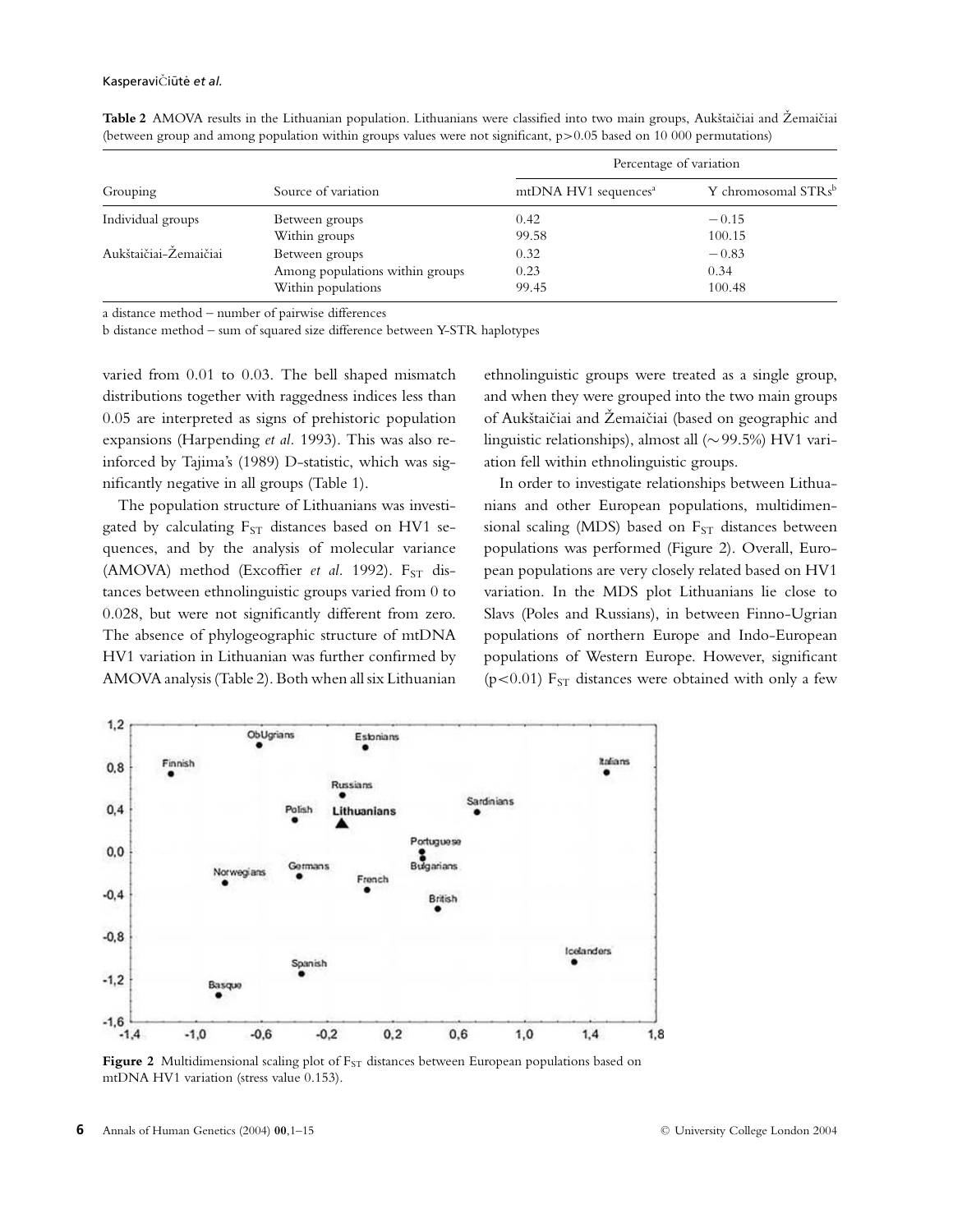| Haplo-group.      | Haplogroup frequency (%)          |                                    |                                   |                                  |                                  |                                 |                                    |                                  |                                    |
|-------------------|-----------------------------------|------------------------------------|-----------------------------------|----------------------------------|----------------------------------|---------------------------------|------------------------------------|----------------------------------|------------------------------------|
| subhaplo<br>group | East<br>Aukštaičiai<br>$(N = 30)$ | South<br>Aukštaičiai<br>$(N = 30)$ | West<br>Aukštaičiai<br>$(N = 30)$ | North<br>Žemaičiai<br>$(N = 30)$ | South<br>Žemaičiai<br>$(N = 30)$ | West<br>Žemaičiai<br>$(N = 30)$ | Total<br>Aukštaičiai<br>$(N = 90)$ | Total<br>Žemaičiai<br>$(N = 90)$ | Total<br>Lithuanian<br>$(N = 180)$ |
| H                 | 33.3                              | 26.7                               | 40.0                              | 33.3                             | 46.7                             | 20.0                            | 33.3                               | 33.3                             | 33.3                               |
| H1                | $\boldsymbol{0}$                  | $\overline{0}$                     | $\overline{0}$                    | 10.0                             | $\boldsymbol{0}$                 | $\overline{0}$                  | $\overline{0}$                     | 3.3                              | 1.7                                |
| H <sub>3</sub>    | $\Omega$                          | 6.7                                | 6.7                               | 10.0                             | $\Omega$                         | 3.3                             | 4.4                                | 4.4                              | 4.4                                |
| H <sub>4</sub>    | 3.3                               | 6.7                                | $\overline{0}$                    | $\theta$                         | 6.7                              | 6.7                             | 3.3                                | 4.4                              | 3.9                                |
| H <sub>5</sub>    | 3.3                               | $\overline{0}$                     | $\overline{0}$                    | $\overline{0}$                   | $\theta$                         | 3.3                             | 1.1                                | 1.1                              | 1.1                                |
| $\rm H8$          | 3.3                               | $\overline{0}$                     | $\overline{0}$                    | $\theta$                         | $\overline{0}$                   | 6.7                             | 1.1                                | 2.2                              | 1.7                                |
| V                 | 13.3                              | $\overline{0}$                     | 3.3                               | 6.7                              | 3.3                              | 3.3                             | 5.6                                | 4.4                              | 5.0                                |
| HV                | 3.3                               | 3.3                                | 3.3                               | $\theta$                         | $\boldsymbol{0}$                 | $\overline{0}$                  | 3.3                                | $\overline{0}$                   | 1.7                                |
| preV              | 3.3                               | 3.3                                | $\overline{0}$                    | $\overline{0}$                   | $\theta$                         | $\overline{0}$                  | 2.2                                | $\overline{0}$                   | 1.1                                |
| U                 | $\overline{0}$                    | 3.3                                | 3.3                               | $\overline{0}$                   | 6.7                              | 3.3                             | 2.2                                | 3.3                              | 2.8                                |
| K                 | $\Omega$                          | 6.7                                | 3.3                               | $\theta$                         | 3.3                              | $\overline{0}$                  | 3.3                                | 1.1                              | 2.2                                |
| U <sub>3</sub>    | 3.3                               | 3.3                                | $\overline{0}$                    | $\overline{0}$                   | 3.3                              | $\Omega$                        | 2.2                                | 1.1                              | 1.7                                |
| U <sub>4</sub>    | 10.0                              | 3.3                                | $\overline{0}$                    | $\overline{0}$                   | 3.3                              | 13.3                            | 4.4                                | 5.6                              | 5.0                                |
| U <sub>5</sub> a  | $\overline{0}$                    | $\overline{0}$                     | 6.7                               | 3.3                              | 6.7                              | $\overline{0}$                  | 2.2                                | 3.3                              | 2.8                                |
| U5a1              | $\overline{0}$                    | 3.3                                | $\overline{0}$                    | 3.3                              | $\boldsymbol{0}$                 | $\boldsymbol{0}$                | 1.1                                | 1.1                              | 1.1                                |
| U <sub>5</sub> b  | 3.3                               | 3.3                                | 3.3                               | 6.7                              | 3.3                              | $\overline{0}$                  | 3.3                                | 3.3                              | 3.3                                |
| U5b1              | 3.3                               | 3.3                                | $\overline{0}$                    | $\theta$                         | $\overline{0}$                   | $\overline{0}$                  | 2.2                                | $\overline{0}$                   | 1.1                                |
| U <sub>5</sub>    | $\overline{0}$                    | $\overline{0}$                     | $\overline{0}$                    | $\theta$                         | 3.3                              | $\overline{0}$                  | $\overline{0}$                     | 1.1                              | 0.6                                |
| J                 | 6.7                               | 6.7                                | 3.3                               | 6.7                              | $\overline{0}$                   | 6.7                             | 5.6                                | 4.4                              | 5.0                                |
| J <sub>1</sub>    | $\overline{0}$                    | $\overline{0}$                     | $\overline{0}$                    | 3.3                              | $\overline{0}$                   | $\Omega$                        | $\boldsymbol{0}$                   | 1.1                              | 0.6                                |
| J1b1              | $\overline{0}$                    | $\Omega$                           | $\theta$                          | $\theta$                         | 3.3                              | 10.0                            | $\boldsymbol{0}$                   | 4.4                              | 2.2                                |
| T                 | 3.3                               | 10.0                               | 3.3                               | 10.0                             | 3.3                              | 13.3                            | 5.6                                | 8.9                              | 7.2                                |
| T1                | 6.7                               | 3.3                                | 6.7                               | $\theta$                         | $\theta$                         | $\overline{0}$                  | 5.6                                | $\overline{0}$                   | 2.8                                |
| Ι                 | $\boldsymbol{0}$                  | $\overline{0}$                     | 10.0                              | 6.7                              | 3.3                              | 3.3                             | 3.3                                | 4.4                              | 3.9                                |
| W                 | $\boldsymbol{0}$                  | 3.3                                | $\boldsymbol{0}$                  | $\theta$                         | $\boldsymbol{0}$                 | 3.3                             | 1.1                                | 1.1                              | 1.1                                |
| X                 | $\boldsymbol{0}$                  | 3.3                                | $\overline{0}$                    | $\overline{0}$                   | $\theta$                         | $\overline{0}$                  | 1.1                                | $\overline{0}$                   | 0.6                                |
| Others            | $\overline{0}$                    | $\overline{0}$                     | 6.7                               | $\overline{0}$                   | 3.3                              | 3.3                             | 2.2                                | 2.2                              | 2.2                                |

**Table 3** Frequencies of mtDNA haplogroups in the Lithuanian population

geographically distant populations: Italians, Spanish, Basque and Icelanders. To examine the correlation between F<sub>ST</sub> distances and geographical distances a Mantel test was performed, which revealed a weak  $(r = 0.41)$ but significant  $(p<0.01)$  correlation.

In the analyses of shared sequences among populations, 32.2% of Lithuanian HV1 sequences were found to be private (not previously detected in other populations). However, no specific combinations of haplotypes or their subclusters that clearly distinguish Lithuanians from neighbouring European populations were found.

Classification of mtDNA sequences revealed the presence of all major European haplogroups in Lithuania, and these haplogroups accounted for 97% of all sequences. Table 3 reports the frequencies of mtDNA haplogroups in Lithuanians. The most frequent haplogroup, comprising almost half of the sequences, is H, which is also the most frequent haplogroup in Europe and the Near East. However, the specific lineage characterized by 16304C-16311C mutations, which was proposed to mark the Slavonic migrations from Central to East Europe (Malyarchuk & Derenko, 2001), was not found among Lithuanians. Genetic distances between pairs of European populations, based on haplogroup frequencies (adapted from analyses of Helgason *et al.* 2001), were computed using the Cavalli-Sforza method (Cavalli-Sforza & Edwards, 1967). An MDS plot based on these distances revealed a similar position of Lithuanians in Europe as seen in the MDS plot based on HV1 variation (not shown).

#### **Y Chromosome Variation**

The biallelic Y chromosome loci used in this study partition Lithuanian Y chromosomes into six haplogroups.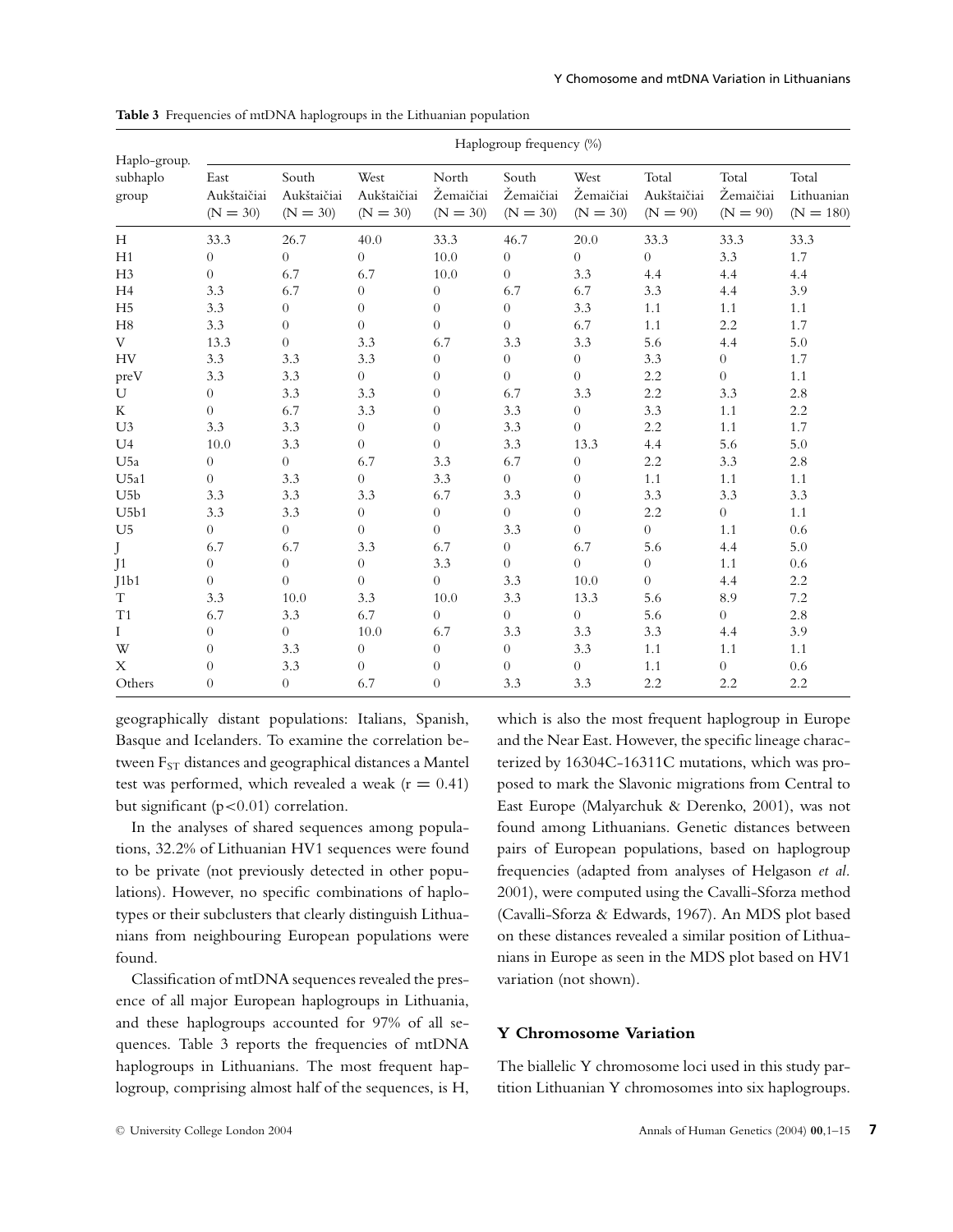|                                 |                 | Haplogroup frequecy% |                         |                  |     |                |               |                                  |
|---------------------------------|-----------------|----------------------|-------------------------|------------------|-----|----------------|---------------|----------------------------------|
| Population                      | Sample size (n) | $P^*$ (xR1a)         | $BR^*$ ( $xDE$ , $IR$ ) | R <sub>1</sub> a | DE  | N <sub>3</sub> | $K^*$ (xN3,P) | Haplogroup<br>diversity $+/-$ SD |
| Aukštaičiai:                    |                 |                      |                         |                  |     |                |               |                                  |
| East aukštaičiai                | 40              | 0.0                  | 17.5                    | 35.0             | 2.5 | 45.0           | 0.0           | $0.660 + / - 0.039$              |
| South aukštaičiai               | 34              | 2.9                  | 2.9                     | 61.8             | 2.9 | 29.4           | 0.0           | $0.546 + / - 0.071$              |
| West aukštaičiai                | 32              | 6.3                  | 9.4                     | 40.6             | 6.3 | 34.4           | 3.1           | $0.722+/-0.052$                  |
| Aukštaičiai total<br>Žemaičiai: | 106             | 2.8                  | 10.4                    | 45.3             | 3.8 | 36.8           | 0.9           | $0.653+/-0.027$                  |
| North žemaičiai                 | 26              | 15.4                 | 3.9                     | 42.3             | 0.0 | 38.5           | 0.0           | $0.674 + / - 0.050$              |
| South žemaičiai                 | 34              | 5.9                  | 8.8                     | 50.0             | 0.0 | 35.3           | 0.0           | $0.633 + (-0.053)$               |
| West žemaičiai                  | 30              | 3.3                  | 16.7                    | 40.0             | 3.3 | 36.7           | 0.0           | $0.699 + / - 0.046$              |
| Žemaičiai total                 | 90              | 7.8                  | 10.0                    | 44.4             | 1.1 | 36.7           | 0.0           | $0.659 + / - 0.029$              |
| Lithuanians total               | 196             | 5.1                  | 10.2                    | 44.9             | 2.6 | 36.7           | 0.5           | $0.653+/-0.020$                  |
| Latvians <sup>a,b,c</sup>       | 148             | 10.8                 | 8.8                     | 39.9             | 0.7 | 39.9           | 0.0           | $0.667 + / - 0.021$              |
| Estonians <sup>a,b,c</sup>      | 325             | 7.4                  | 16.9                    | 30.8             | 2.8 | 35.7           | 6.5           | $0.741 + (-0.012)$               |
| Polish <sup>b</sup>             | 112             | 17.9                 | 20.6                    | 54.5             | 1.8 | 4.5            | 0.9           | $0.633+/-0.037$                  |
| Belarusiansb                    | 41              | 9.8                  | 36.6                    | 39.0             | 9.8 | 2.4            | 2.4           | $0.711 + (-0.043)$               |
| Rusiansb                        | 122             | 6.6                  | 21.3                    | 46.7             | 6.6 | 13.9           | 4.9           | $0.712 + (-0.031)$               |
| Finnish <sup>b</sup>            | 57              | 1.8                  | 22.8                    | 10.5             | 1.8 | 61.4           | 1.8           | $0.569 + / - 0.060$              |

**Table 4** Y chromosomal haplogroup frequencies and haplogroup diversities in Lithuanians and some European populations

a data from Laitinen *et al.* 2002.

b data from Rosser *et al.* 2000.

c data from this study is not included.



Figure 3 MDS Multidimensional scaling plot of F<sub>ST</sub> distances between European populations based on Y chromosome biallelic markers (stress value 0.068).

Table 4 reports the frequencies of these six haplogroups in Lithuania and some European reference populations. Two major haplogroups in Lithuanian males are haplogroup R1a and haplogroup N3, comprising 45% and 37%, respectively, of all Y-chromosomes. As noted previously (Zerjal *et al.* 2001, Laitinen *et al.* 2002), the high frequency of haplogroup N3 places Lithuanians and Latvians closer to Finno-Ugric speaking groups than to Indo-European groups. This is also seen in the MDS plot based on F<sub>ST</sub> distances (Figure 3). In the MDS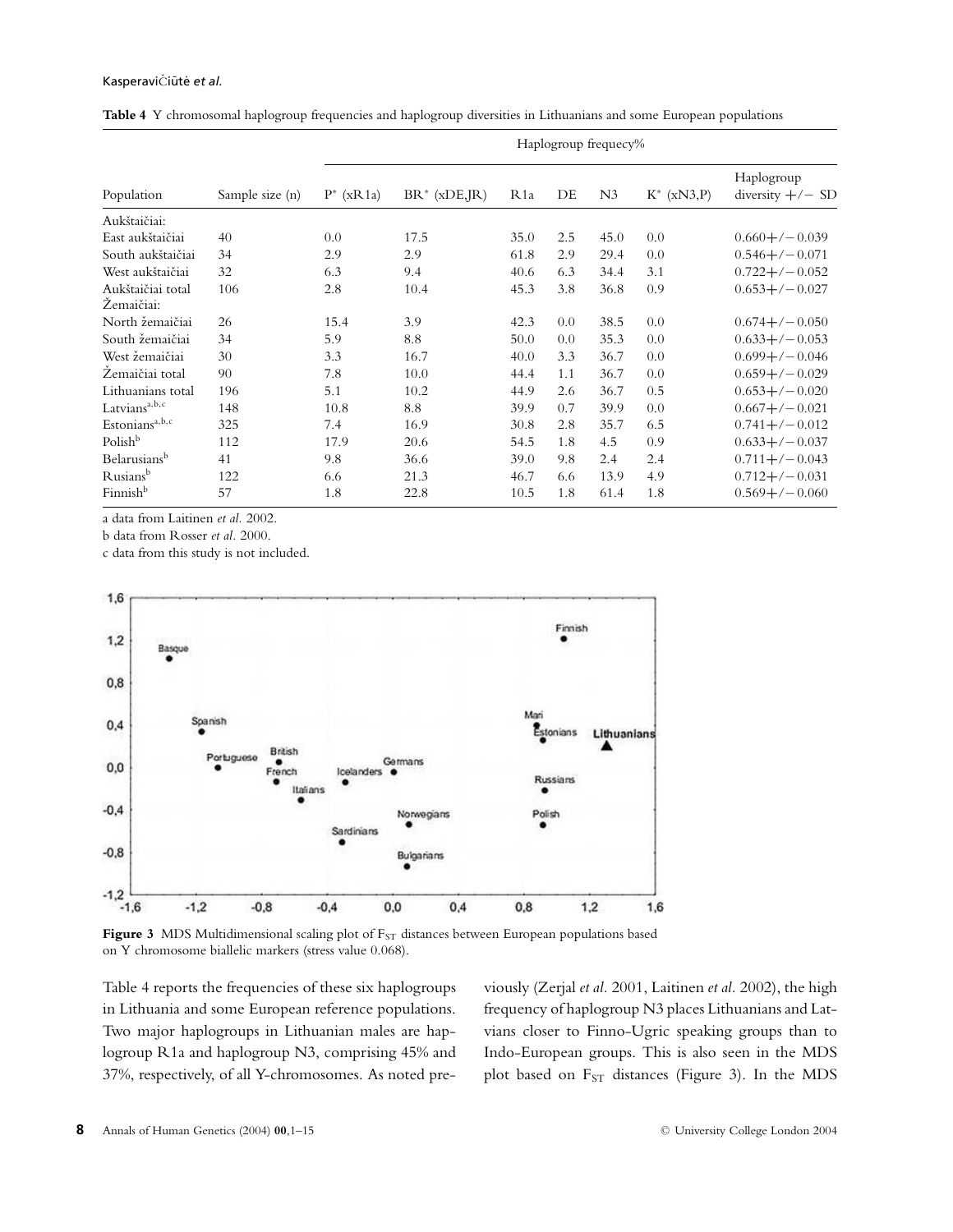plot Lithuanians are close to Finno-Ugric speaking populations, but (as in the MDS plot based on mtDNA variation) also close to Slavic populations – Russian and Polish. All these populations are clearly different from the remaining European populations. However, only five binary markers, which are known to be polymorphic in Northern Europe, were used to analyze Lithuanian Y chromosomes. This might have resulted in artificially lower diversity in populations of Central and Southern Europe, and in smaller genetic distances between them.

The correlation between  $F_{ST}$  distances, based on Y chromosome haplogroup frequencies and geographic distances between populations, was significant (Mantel test,  $r = 0.45$ ,  $p < 0.001$ ). The correlation between genetic distances based on mtDNA HV1 variation and Y chromosome binary markers was not significant (r **=**  $0.32$ ,  $p > 0.01$ ).

Since linguistic and historical studies suggest that Lithuanian dialectal differentiation is relatively recent, having occurred during the last millennium (Zinkevičius, 1998), fast mutating markers might be more suitable to evaluate genetic differentiation and relationships between ethnolinguistic groups within Lithuania. Therefore we typed nine Y chromosome STR loci in all samples, and constructed compound haplotypes by combining the allelic status of both the binary markers and the STR loci. We detected 123 Y chromosome compound haplotypes among 196 Lithuanian males. Overall, gene diversity based on 9 STR loci was 0.985**+**/−0.004. Pairwise genetic distances based on STR variation ( $R_{ST}$ ) within Lithuania were not significantly different from zero (data not shown), thus, similarly to mtDNA variation, there is no genetic differentiation among Lithuanian ethnolinguistic groups. The extreme homogeneity of Lithuanian Y chromosomes was confirmed by analysis of molecular variance (AMOVA), which revealed that all Y chromosome STR variation in Lithuania is due to variation within ethnolinguistic groups (Table 2).

STR diversity analysis within each binary haplogroup revealed that the highest diversity was among haplogroup P<sup>∗</sup> (xR1a) (n **=** 10), haplogroup BR<sup>∗</sup> (xDE,JR)  $(n = 20)$  and haplogroup DE  $(n = 5)$ , in which all STR haplotypes were different  $(h = 1)$ . This is not surprising, especially for haplogroup BR<sup>∗</sup> (xDE,JR), which is known to be a heterogeneous set of Y chromosomes. The gene diversity of haplogroup R1a Y chromosomes was 0.984**+**/−0.005, where 56 distinct haplotypes were detected and the most frequent of them (16-13-17-25- 11-11-13-11,14) was found in 7 individuals, comprising 8% of HgR1a Y chromosomes, and 3.6% of all Y chromosomes in Lithuanian males. Phylogenetic analysis of HgR1a Y chromosomes resulted in a very reticulated median-joining network (not shown).

The lowest gene diversity (h =  $0.915 + / -0.023$ ) was detected among HgN3 chromosomes. The most frequent haplotype (15-14-16-23-11-14-14-11-13) comprises 25% of HgN3 and 9.2% of all Lithuanian Y chromosomes. This haplotype, together with all one-step mutation neighbours, comprises 61.1% of all HgN3 Y chromosomes (and 22.4% of all Lithuanian Y chromosomes). A median-joining network of Lithuanian HgN3 chromosomes demonstrated that this is also the central haplotype. To determine if this haplotype is specific for Lithuanians, we searched the Ystr database for European populations (http://ystr.charite.de). Surprisingly, only 9 matches among the sample of 13986 European minimal haplotypes were found: 2 in Lithuania (Vilnius), 2 in Latvia (Riga), 4 in Germany and 1 in Norway. Even though the Ystr database does not contain information about binary markers, so that matches might be due to homoplastic mutations on different SNP backgrounds, finding no matches among 399 individuals from Finland and 133 from Estonia (Tallinn) in the database suggests that Lithuanian HgN3 chromosomes might be different from those in Finno-Ugric populations. To further investigate this, we typed 91 Estonian and 46 Latvian males for the Tat marker (which delineates HgN3), and subsequently typed those Y-chromosomes with the TatC alleles for the STR loci. We found 30 (33.3%) and 17 (39.5%) HgN3 Y chromosomes in Estonians and Latvians respectively. One Lithuanian, one Latvian and two Estonian HgN3 Y chromosomes with a duplication of

Table 5 R<sub>ST</sub> distances and their p values based on 10 000 permutations between East Baltic populations based on HgN3 Y chromosomal STR diversity

|             | Lithuanians | Latvians  | Estonians |
|-------------|-------------|-----------|-----------|
| Lithuanians |             | < 0.00001 | < 0.00001 |
| Latvians    | 0.243       |           | < 0.00001 |
| Estonians   | 0.114       | 0.263     |           |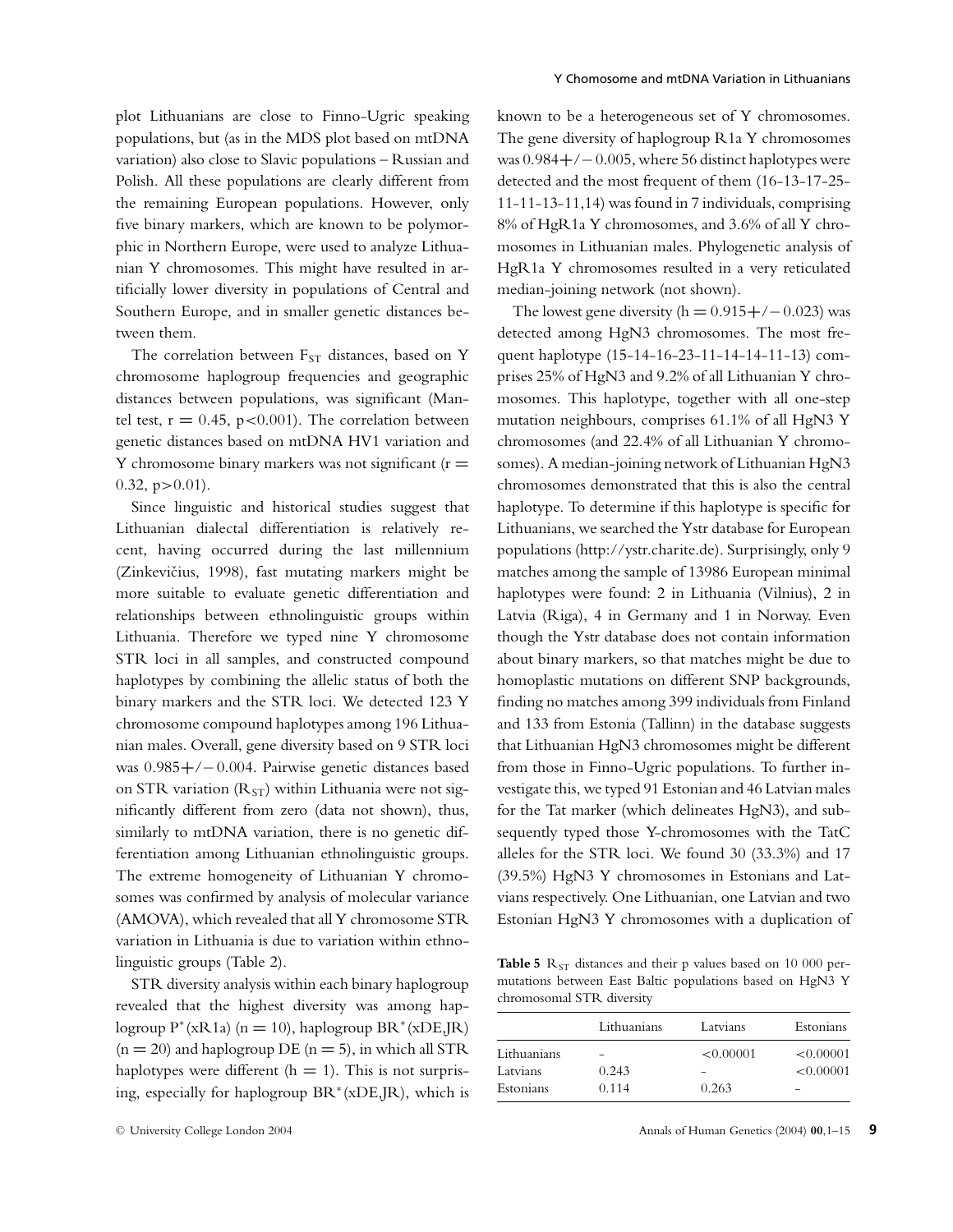DYS385II were detected, but excluded from phylogenetic analysis since it was impossible to determine which allele is ancestral and corresponds to DYS385II of other Y chromosomes. The most frequent Lithuanian haplotype (25% HgN3 chromosomes) was detected in only 2 Estonians (6.7%) and not in any Latvian. Lithuanians and Latvians also differed from Estonians for DYS19 alleles: 15 repeats at DYS19 were found in the majority of Lithuanians (94.4% HgN3 chromosomes) and Latvians (88.2%), but only in 40% of Estonians, where the 14 repeat allele was more common (60%), consistent with previous results (Zerjal *et al.* 2001).

Gene diversity and average variance were both lower in Lithuanian (0.912**+**/−0.023 and 0.159) and Latvian (0.917**+**/−0.049 and 0.158) HgN3 Y chromosomes than in Estonians (0.943**+**/−0.032 and 0.196). Pairwise population comparisons ( $R_{ST}$  values) of HgN3 chromosomes revealed significant differences among populations (Table 5). In the median-joining network haplotypes also tend to cluster according to populations (Figure 4).

The lower gene diversity and nearly star-like median joining network of Lithuanian HgN3 chromosomes suggests a bottleneck involving HgN3 chromosomes in Lithuania; therefore, a demographic analysis using a Bayesian-based coalescence approach was performed (Table 6). A signal of population growth was detected both in Lithuanians and Estonians (the Latvian sample was excluded from this analysis because of the small sample size), and also for the combined dataset, corrected for differences in sample sizes. The dates of the start of the population growth depended greatly on the mutation rate estimate used for calculations, and varied from  $\sim$  1000 years (using the mutation rate obtained from father-son pairs (Kayser *et al.* 2000b)) to  $\sim$  7-8000 years (using the phylogenetic mutation rate estimate (Zhivotovsky *et al.* 2004)). The true date probably lies in between these estimates. Interestingly, similar dates were obtained for HgR1a Lithuanian chromosomes and all Y chromosomes, indicating that population growth was characteristic for the whole population, while a reduction of diversity is seen only among HgN3 chromosomes.

## **Discussion**

Historically, two main ethnolinguistic groups of Lithuanians, Aukštaičiai and Žemaičiai, developed over a long



**Figure 4** Median-joining network of haplogroup N3 Y chromosome STR haplotypes. Each circle represents a haplotype and the circle area is proportional to the number of chromosomes, with the shading indicating the relative frequency of that haplotype in each group.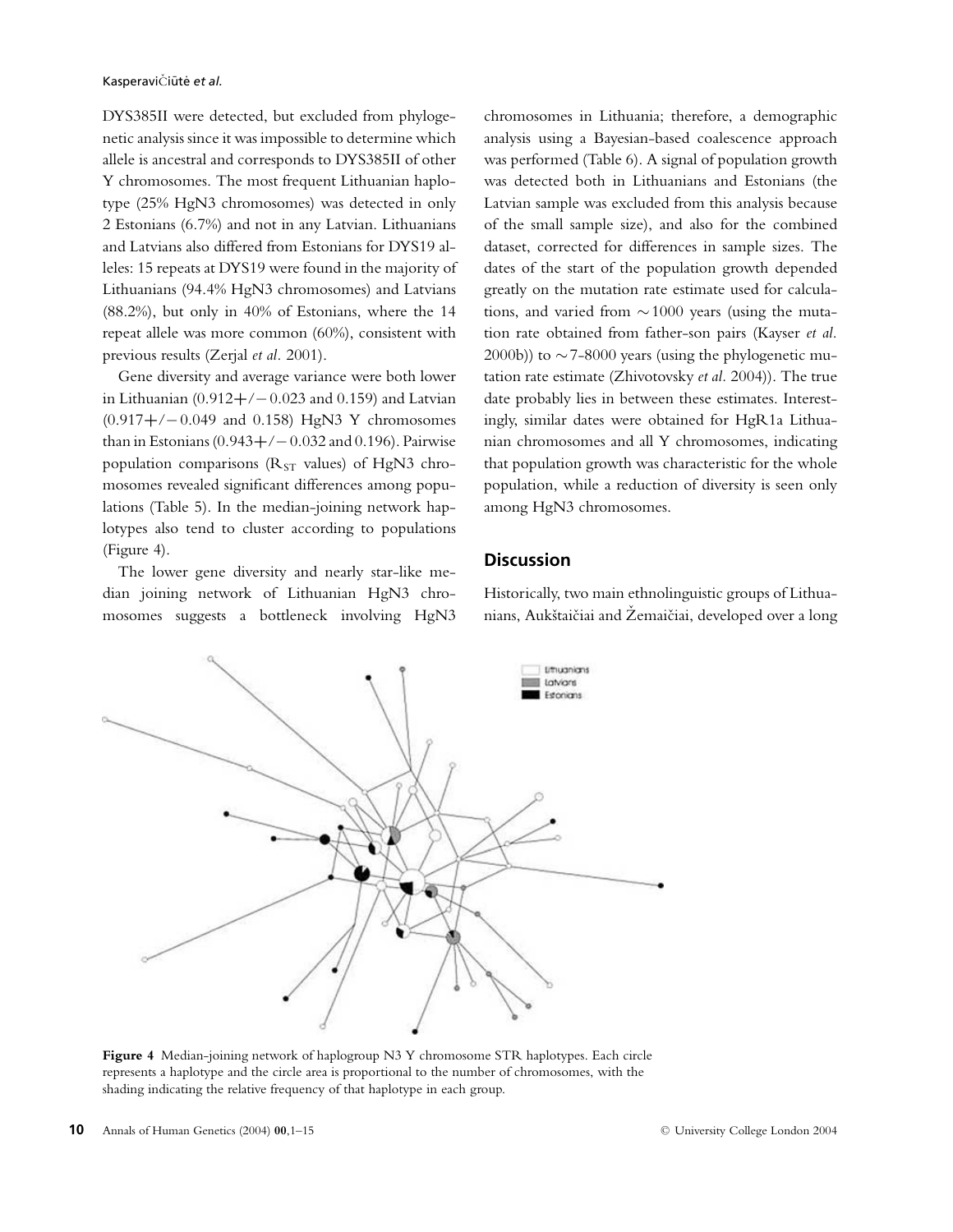|                                                  | Median (95% equal-tailed interval)                         |                                                           |                                                            |                                                           |  |  |  |  |
|--------------------------------------------------|------------------------------------------------------------|-----------------------------------------------------------|------------------------------------------------------------|-----------------------------------------------------------|--|--|--|--|
|                                                  |                                                            | Mutation rate according<br>to Kayser et al. (2000b)       | Mutation rate according to<br>Zhivotovsky et al. (2004)    |                                                           |  |  |  |  |
| Population, Haplogroup                           | Population growth<br>rate/generation<br>$(\times 10^{-3})$ | Start of population<br>expansion years<br>$(\times 10^3)$ | Population growth<br>rate/generation<br>$(\times 10^{-3})$ | Start of population<br>expansion years<br>$(\times 10^3)$ |  |  |  |  |
| Prior probabilities*<br>Posterior probabilities: | $6.9(0.3-36.9)$                                            | 4.9 $(0.1 - 64.6)$                                        | $6.9(0.3-36.9)$                                            | 4.9 $(0.1 - 64.6)$                                        |  |  |  |  |
| Lithuanian, HgN3                                 | $22.7(0.8-79.2)$                                           | $0.9(0.2-3.3)$                                            | $16.3(4.8-43.4)$                                           | $7.6(2.9-24.4)$                                           |  |  |  |  |
| Estonian, HgN3                                   | $10.4(0.3-54.0)$                                           | $0.9(0.1-4.0)$                                            | $18.5(4.7-53.3)$                                           | $8.0(2.8-27.1)$                                           |  |  |  |  |
| Lithuanian and Estonian, HgN3                    | $30.3(1.4-86.2)$                                           | $1.0(0.3-3.1)$                                            | $17.9(5.0-49.2)$                                           | $7.8(3.1-25.1)$                                           |  |  |  |  |
| Lithuanian, HgR1a                                | $40.3(5.2-93.0)$                                           | $1.1(0.5-2.6)$                                            | $14.5(4.1 - 41.1)$                                         | $7.8(2.9-24.1)$                                           |  |  |  |  |
| Lithuanian all Y chromosomes                     | $78.0(42.8 - 130.4)$                                       | $1.0(0.7-1.7)$                                            | $16.4(5.8-39.6)$                                           | $7.0(3.0-18.3)$                                           |  |  |  |  |

**Table 6** Demographic Inferences based on Y-chromosome STR haplotype variation

∗used for calculation

time period as two independent Baltic tribes, incorporating different (now extinct) Baltic tribes during the period of consolidation of the Lithuanian state. Previous studies showed minor differences between these groups in blood group and serum markers, which might reflect differences in their original gene pools (Kučinskas, 2001). However, our results concerning mtDNA HV1 sequence and RFLP polymorphisms, and Y chromosomal biallelic and STR variation, in the Lithuanian population did not reveal any significant differences among ethnolinguistic groups of Lithuanians. Analysis of molecular variance showed that all mtDNA HV1 sequence and Y chromosome STR variation falls within the groups, indicating an extreme homogeneity of Lithuanians. Thus it is likely that, even if genetic differences between Baltic tribes existed in the past, they disappeared during the last millennium. After unification of Baltic tribes and formation of the Lithuanian state in 13<sup>th</sup> century, no strong barriers to dispersal existed within the country; however, until the end of the 19<sup>th</sup> century the admixture of people was limited because of the feudal system and serfdom. This resulted in linguistic differentiation that seems not to be reflected in the genetic composition of Lithuanians. However, the sample sizes of 30–40 individuals used in this study might be too small to exclude the existence of minor differences between the groups. Alternatively, the Baltic tribes from which modern Lithuanians originated may have been genetically homogeneous. In any event, the molecular genetic diversity results are consistent with anthropological data, according to which anthropometric differences among regions of Lithuania disappeared in the medieval material, and the Lithuanian population is very homogeneous in the context of Eastern Europe or the whole of Europe ( $\check{C}$ esnys, 1991).

In comparisons with European populations, Lithuanians are closely related to Slavs (Russians and Poles) and Finno-Ugrians (Estonians and Finns), with respect to both mtDNA HV1 sequences and Y chromosome biallelic markers. These populations are also geographically closest among the populations analysed. Moreover, we found a significant correlation between genetic and geographic distances for both mtDNA and the Y chromosome. Since deep-rooting markers were employed in these analyses, it is hard to distinguish whether these similarities reflect common origin or later admixture of populations. On the basis of biallelic Y chromosomal markers, two main components in the Lithuanian male gene pool can be distinguished – haplogroup R1a and haplogroup N3 (TatC) Y chromosomes, comprising 45% and 37% of all Y Lithuanian chromosomes, respectively. Each of these haplogroups is defined by unique-event binary polymorphisms, and their spread is assumed to be unaffected by selection and to be the result of male migrations, influenced by local processes such as founder effects, genetic drift and gene flow.

Haplogroup R1a Y chromosomes, characterized by the recurrent SRY-1532 A>G>A transition, are found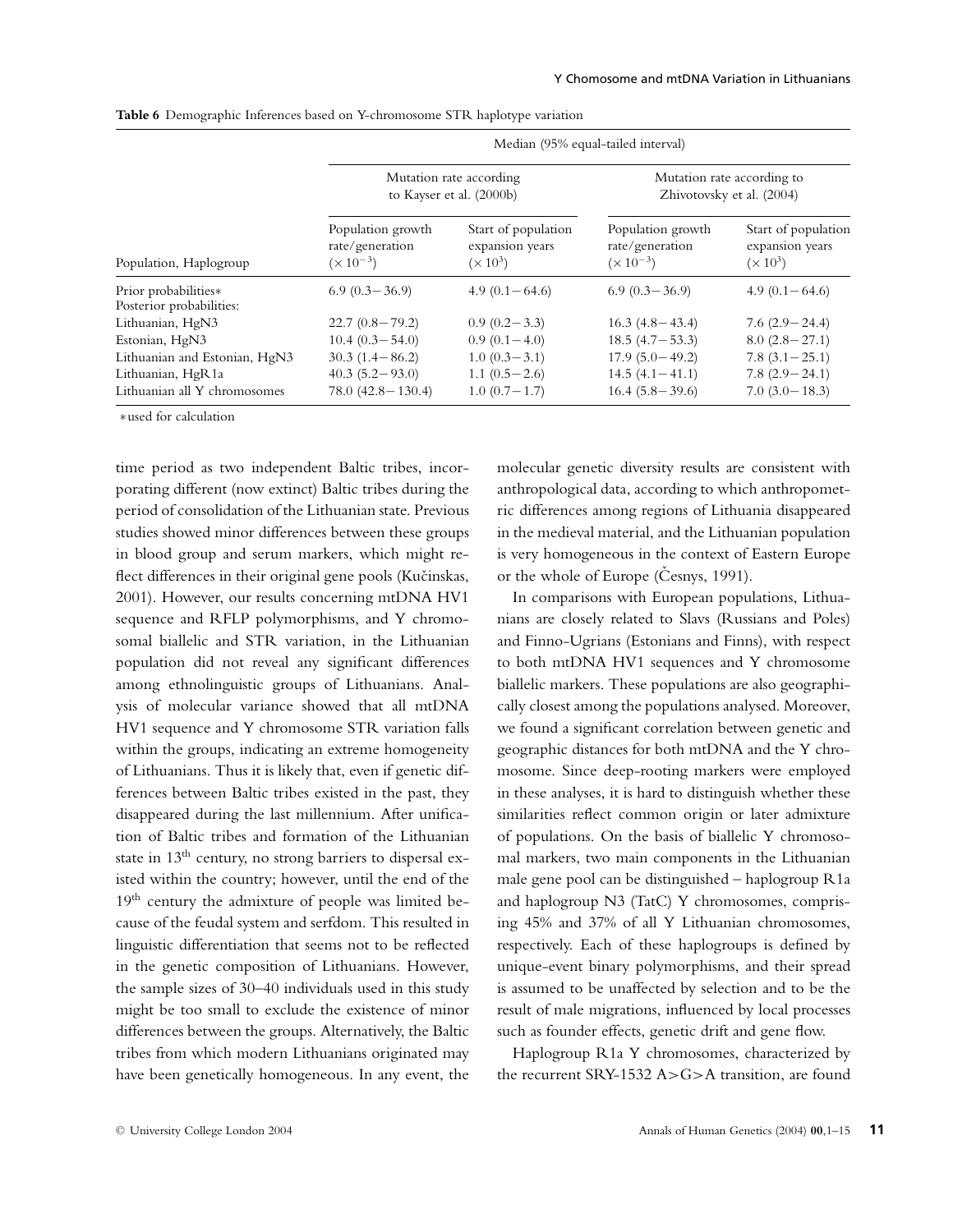in many European populations (Zerjal *et al.* 1999, Rosser *et al.* 2000) and are also observed at substantial frequencies in Northern India, Pakistan and Central Asia (Underhill *et al.* 1997). However, the low level of associated Y-STR diversity suggests a recent spread of this haplogroup over this wide geographic area (Zerjal *et al.* 1999). Haplogroup R1a Y chromosomes are frequent in different linguistic groups, including Indo-European (Baltic, Slavic, Hindi), Finno-Ugric, Turkic and Dravidian speakers, and hence there are no clear linguistic associations with this haplogroup. Some authors (Zerjal *et al.* 1999, Semino *et al.* 2000) suggested that, in Europe, the spread of haplogroup R1a may have been magnified by the "Kurgan culture" expansion postulated by Gimbutas (1970). This interpretation is supported by the prevalence of R1a Y chromosomes in Eastern Europe, with a decreasing westward frequency gradient (Rosser *et al.* 2000), the highest associated Y-STR diversification being detected in the Ukraine (Passarino *et al.* 2001). According to this scenario, indigenous pastoral nomadic communities, who had domesticated the horse, expanded from the forest steppes between the Dnepr and Volga rivers and surrounding areas, and brought Indo-European languages into Europe and the Indian subcontinent. In the mid-fourth millennium BP the third Kurgan wave, characterized by the Corded Ware culture, reached the present-day Lithuanian territory, where the Balts appeared via interactions with local people. Recent re-analysis of anthropological data also demonstrated probable inflows of Central-Europeans into the pre-Indo-European substratum of Lithuania (Česnys, 2001). However, Kurgan migrations are only one of several hypotheses to account for the spread of the Indo-European languages and the subject continues to be debated. The gene inflow from Central Europe to the Baltic area could have occurred during a long stage of admixture, since the transition to farming in the Baltic circum area was a slow process. It is possible that newcomers became the social elite and reduced the reproductive success of other males, and hence the Y chromosome may emphasize the real genetic contributions of the migrations from Central Europe to presentday Lithuania.

This might also explain the reduced diversity of the second major Y chromosome haplogroup – N3 – in Lithuanians. These chromosomes, defined by the

Tat T>C transition, are found in Northern Eurasia in Uralic and Altaic speaking populations (Zerjal *et al.* 1997). It was suggested that they originated in Asia and were brought to Europe with Uralic speakers, prior to the arrival of Indo-European speakers. The only Indo-European speaking populations in which HgN3 chromosomes are found in frequencies comparable with those in Finno-Ugric populations, are the Balts – Lithuanians and Latvians. Zerjal *et al.* (2001) detected a genetic boundary between Baltic (Lithuanian and Latvian) and Finno-Ugric (Estonian) populations, which was determined by different patterns of Y-STR variation (primarily differences in DYS19 alleles) associated with haplogroup N3 Y chromosomes. This was interpreted as a signal of two different early migrations of the people carrying N3 Y chromosomes from Asia to Europe. This view is also supported by archaeological data (Rimantienė, 1996), odontological differences, and earlier analysis of blood serum markers (Beckman *et al.* 1998), according to which Finno-Ugrians had little influence on the formation of the Balts. Our analysis of more Y-STR markers in a much larger sample set of Lithuanians and Estonians confirms the differentiation of these populations, and the reduced Y-STR diversity associated with N3 chromosomes in Lithuanians. It is not possible to determine whether this differentiation is the result of different source populations, or if it occurred because of some period of isolation and genetic drift after an early immigration from Asia. However, since N3 and R1a chromosomes show different levels of differentiation between populations, this indicates that the populations were already differentiated before the contact of people carrying N3 and R1a chromosomes.

The higher diversity of Estonian HgN3 chromosomes suggests a different history for this population. Even though the frequency of HgR1a chromosomes is nearly the same in Estonians and Lithuanians, possibly the inflow of men carrying them did not cause a severe reduction in the autochthonous male population. If we assume that R1a chromosomes reflect an Indo-European influence, this might also explain why the forefathers of Estonians preserved a Finno-Ugric language.

Demographic analyses based on STR variation revealed a beginning of population growth between 1000 and 7000 years ago, both in Lithuanians and Estonians. The time when population growth started is the same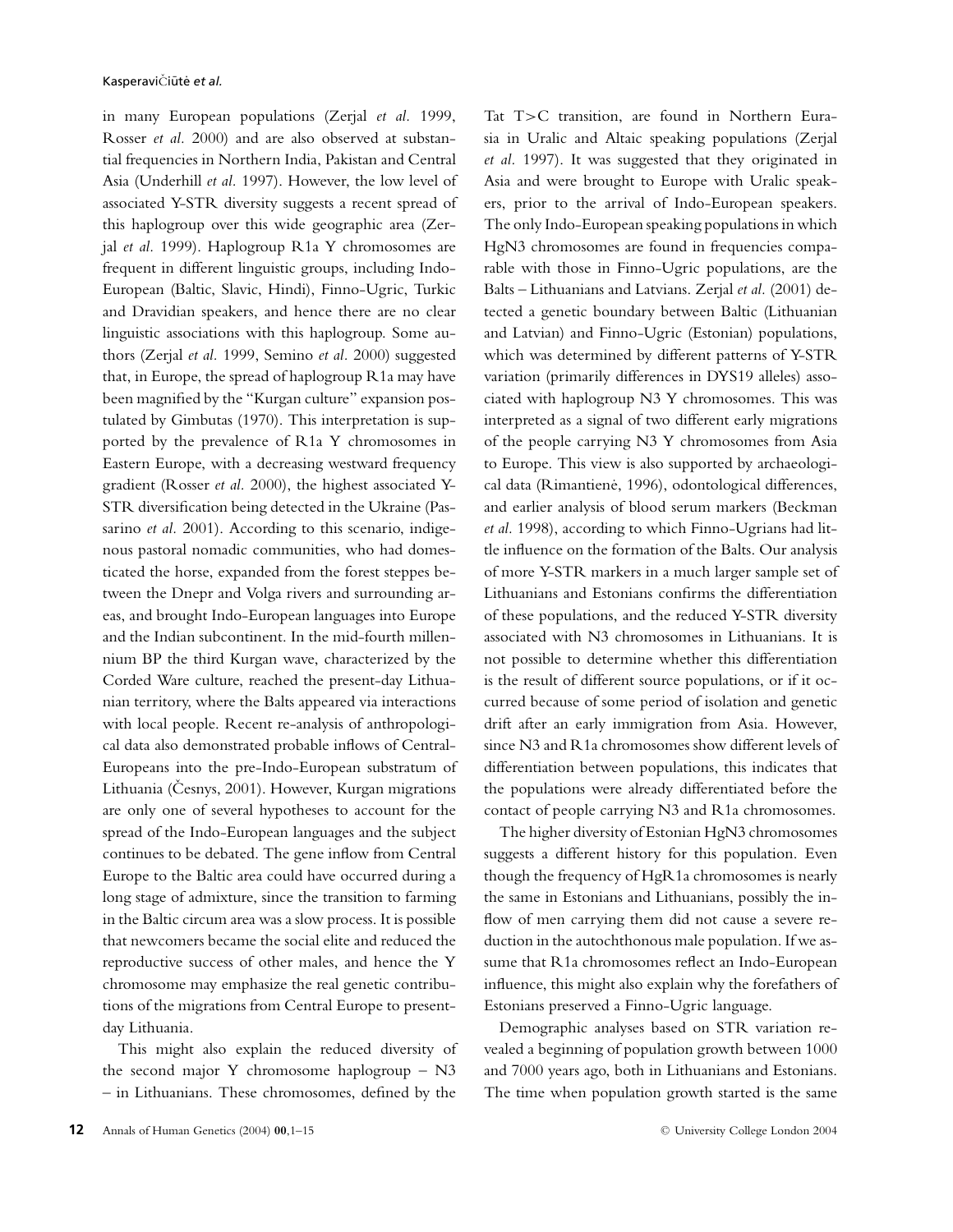for HgN3 and for the other Y-chromosomes, suggesting that it was characteristic of the whole population. This wide date interval mostly reflects uncertainty about the effective mutation rate. The younger date (based on the pedigree mutation rate) would be in good agreement with archaeological and anthropological records, which show that in the first millennium AD population numbers increased due to the rise of agriculture.

Overall, the Y chromosome and mtDNA diversity show similar relationships of Lithuanians with other populations. However, we did not find reduced diversity either in the total mtDNA gene pool of Lithuanians, or within any mtDNA haplogroup. This might be due to different histories of females and males, which is also supported by the absence of a correlation between genetic distances based on mtDNA and Y chromosome variation. Perhaps immigration from Central Europe primarily involved males; also, if elite dominance played an important role, this process would have a stronger impact on Y chromosome variation. Alternatively, it might be that no significant differences in mtDNA diversity between founder populations existed in the period of formation of the Balts; therefore, we cannot distinguish different components of founders in the present day population.

In conclusion, our study demonstrates that Lithuanians are a genetically homogeneous population. Mitochondrial DNA diversity revealed that Lithuanians are close both to Slavic (Indo-European) and Finno-Ugric-speaking populations of Northern and Eastern Europe. While on the basis of biallelic Y-chromosome markers Lithuanians are closer to Finno-Ugric populations rather than other Indo-European groups, associated STR diversity indicates different histories for populations in the East Baltic area, consistent with archaeological data.

## **Acknowledgements**

We thank all the donors of samples for participation in the study, Dr. Maris Laan for Estonian DNA samples, Dr. Manfred Kayser, Dr. Vano Nasidze and Dr. Richard Cordaux for useful advice and comments and D. Ambrasiene for technical assistance. D. Kasperavičiūtė was supported by a short-term research fellowship from the DAAD. Research was supported by funds from Max Planck Society, Germany.

#### **References**

- Anderson, S., Bankier, A. T., Barrell, B. G., de Bruijn, M. H., Coulson, A. R., Drouin, J., Eperon, I. C., Nierlich, D. P., Roe, B. A., Sanger, F., Schreier, P. H., Smith, A. J., Staden, R. & Young, I. G. (1981) Sequence and organization of the human mitochondrial genome. *Nature* **290**, 457–465.
- Bandelt, H.-J., Forster, P. & Rohl, A. (1999) Median-joining networks for inferring intraspecific phylogenies. *Mol Biol Evol* **16**, 37–48.
- Bandelt, H. J., Quintana-Murci, L., Salas, A. & Macaulay, V. (2002) The fingerprint of phantom mutations in mitochondrial DNA data. *Am J Hum Genet* **71**, 1150–1160.
- Beckman, L., Sikström, C., Mikelsaar, A. V., Krumina, A., Ambrasienė, D., Kučinskas, V. & Beckman, G. (1998) Transferrin Variants as Markers of Migrations and Admixture between Populations in the Baltic Sea Region. *Hum Hered* **48**, 185–191.
- Butrimas, A., Kazakevičius, V., Česnys, G., Balčiūnienė, I. & Jankauskas, R. (1985) Ankstyvieji virvelines keramikos ˙ kultūros kapai Lietuvoje. Lietuvos archeologija 4, 14-19. In Lithuanian.
- Cavalli-Sforza, L. L. & Edwards, A. W. F.(1967) Phylogenetic analysis: models and estimation procedures. *Evolution* **32**, 550–570.
- Comas, D., Calafell, F., Mateu, E., Perez-Leuzan, A., Bosch, E. & Bertranpetit, J. (1997) Mitochondrial DNA variation and the origin of the Europeans. *Hum Genet* **99**, 443–449.
- Česnys, G. (1991) Anthropological roots of Lithuanians. Sci*ence, Arts and Lithuania* **1**, 4–10.
- Česnys, G.  $(2001)$  Reinventing the Bronze Age man in Lithuania: Skulls from Turlojiškė. Acta medica Lituanica Supplement **8**, 4–11.
- Excoffier, L., Smouse, P. E. & Quattro, J. M. (1992) Analysis of molecular variance inferred from metric distances among DNA haplotypes: application to human mitochondrial DNA restriction data. *Genetics* **131**, 479–491.
- Gimbutas, M. (1963) *The Balts*. London, New York: International Thomson Publishing.
- Gimbutas, M. (1970) Proto-Indo-European culture: the Kurgan culture during the fifth, fourth and third millennia BC. In: *Indo-European and Indo-Europeans* (eds.G. Cardona, H. M. Hoenigswald & A. Senn) pp. 155–195. Philadelphia: University of Pensylvania Press.
- Hammer, M. F. (1994) A recent insertion of an Alu element on the Y chromosome is a useful marker for human population studies. *Mol Biol Evol* **11**, 749–761.
- Hammer, M. F. & Horai, S. (1995) Y chromosomal DNA variation and the peopling of Japan. *Am J Hum Genet* **56**, 951–962.
- Handt, O., Meyer, S. & von Haeseler, A. (1998) Compilation of human mtDNA control region sequences. *Nucleic Acids Res* **26**, 126–129.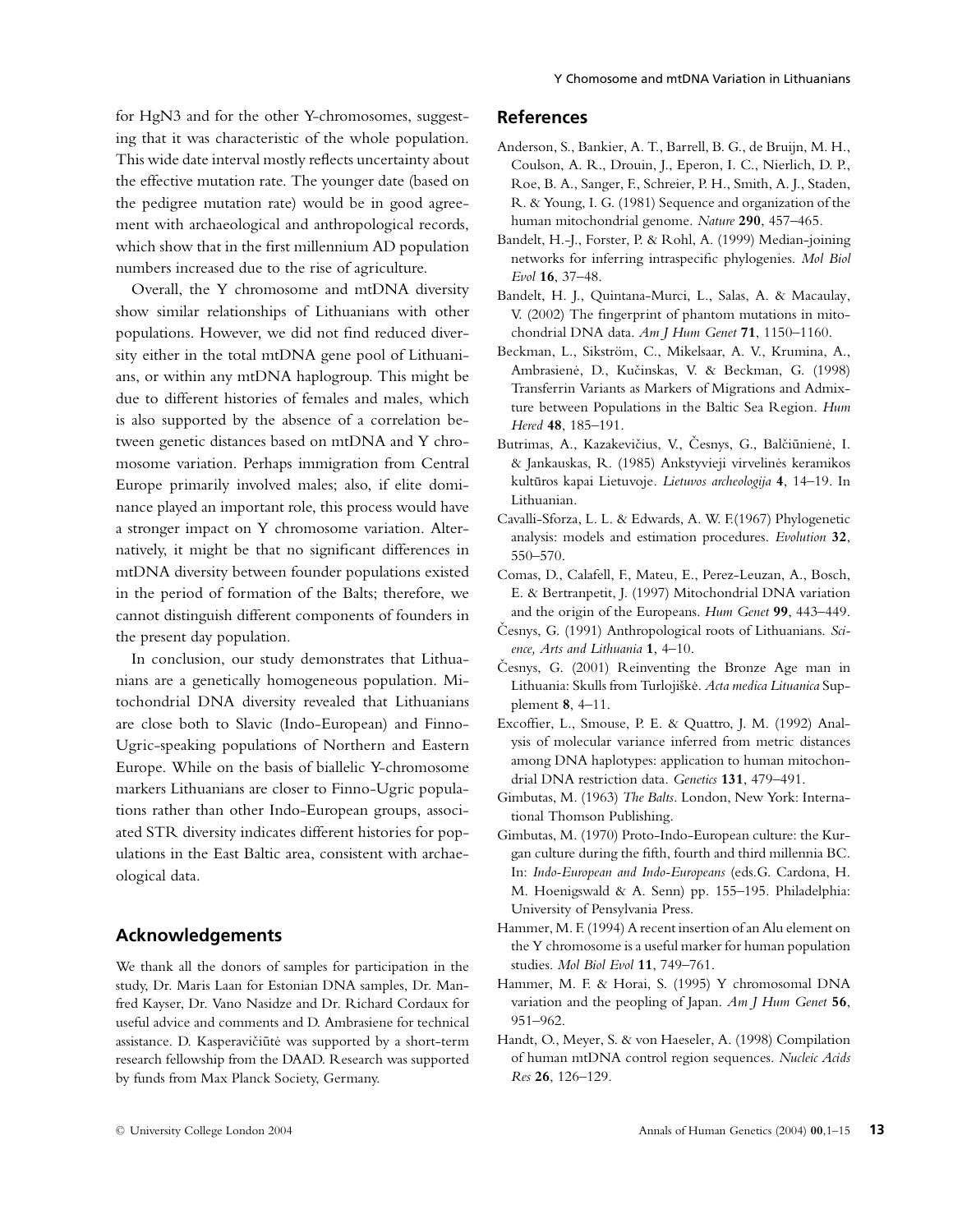- Harpending, H. C., Sherry, S. T., Rogers, A. R. & Stoneking, M. (1993) The genetic structure of ancient human populations. *Curr Anthropol* **34**, 483–496.
- Helgason, A., Sigurethardottir, S., Gulcher, J. R., Ward, R. & Stefansson, K. (2000) mtDNA and the origin of the Icelanders: deciphering signals of recent population history. *Am J Hum Genet* **66**, 999–1016.
- Helgason, A., Hickey, E., Goodacre, S., Bosnes, V., Stefansson, K., Ward, R. & Sykes, B. (2001) MtDNA and the islands of the North Atlantic: estimating the proportions of Norse and Gaelic ancestry. *Am J Hum Genet* **68**, 723–737.
- Hurles, M. E., Veitia, R., Arroyo, E., Armenteros, M., Bertranpetit, J., Pérez-Lezaun, A., Bosch, E., Shlumukova, M., Cambon-Thomsen, A., McElreavey, K., López de Munain, A., Röhl, A., Wilson, I. J., Singh, L., Pandya, A., Santos, F. R., Tyler-Smith, C. & Jobling, M. A. (1999) Recent male-mediated gene flow over a linguistic barrier in Iberia, suggested by analysis of a Y-chromosomal DNA polymorphism. *Am J Hum Genet* **65**, 1437–1448.
- Jobling, M. A., Pandya, A. & Tyler-Smith, C. (1997) The Y chromosome in forensic analysis and paternity testing. *Int J Legal Med* **110**, 118–124.
- Kasperavičiūtė, D. & Kučinskas, V. (2002) Variability of the human mitochondrial DNA control region sequences in the Lithuanian population. *J Appl Genet* **43**, 255–260.
- Kayser, M., Caglia, A., Corach, D., Fretwell, N., Gehrig, C., ` Graziosi, G., Heidorn, F., Herrmann, S., Herzog, B., Hidding, M., Honda, K., Jobling, M., Krawczak, M., Leim, K., Meuser, S., Meyer, E., Oesterreich, W., Pandya, A., Parson, W., Penacino, G., Perez-Lezaun, A., Piccinini, A., Prinz, M., Schmitt, C., Schneider, P. M., Szibor, R., Teifel-Greding, J., Weichhold, G., de Knijff, P. & Roewer, L. (1997) Evaluation of Y chromosomal STRs: a multicenter study. *Int J Legal Med* **110**, 125–133, 141–149.
- Kayser, M., Brauer, S., Weiss, G., Underhill, P. A., Roetwer, L., Schiefenhövel, W. & Stoneking, M. (2000a) Melanesian origin of Polynesian Y chromosomes. *Curr Biol* **10**, 1237– 1246.
- Kayser, M., Roewer, L., Hedman, M., Henke, L., Henke, J., Brauer, S., Krüger, C., Krawczak, M., Nagy, M., Dobosz, T., Szibor, R., de Knijff, P., Stoneking, M. & Sajantila, A. (2000b) Characteristics and frequency of germline mutations at microsatellite loci from the human Y chromosome, as revealed by direct observation in farther/son pairs. *Am J Hum Genet* **66**, 1580–1588.
- Kittler, R., Erler, A., Brauer, S., Stoneking, M. & Kayser, M. (2003) Apparent intrachromosomal exchange on the human Y chromosome explained by population history. *Eur J Hum Genet* **11**, 304–314.
- Kučinskas, V. (1994) Human mitochondrial DNA variation in Lithuania. *Anthropol Anz* **52**, 289–295.
- Kučinskas, V. (2001) Population genetics of Lithuanians. Ann *Hum Biol* **28**, 1–14.
- Laitinen, V., Lahermo, P., Sistonen, P. & Savontaus, M. L. (2002) Y-chromosomal diversity suggests that Baltic males share common Finno-Ugric speaking forefathers. *Hum Hered* **53**, 68–78.
- Macaulay, V., Richards, M., Hickey, E., Vega, E., Cruciani, F., Guida, V., Scozzari, R., Bonne-Tamir, B., Sykes, B. & Torroni, A. (1999) The emerging tree of West Eurasian mtD-NAs: a synthesis of control-region sequences and RFLPs. *Am J Hum Genet* **64**, 232–249.
- Malyarchuk, B. A. & Derenko, M. V. (2001) Mitochondrial DNA variability in Russians and Ukrainians: Implication to the origin of the Eastern Slavs. *Ann Hum Genet* **65**, 63–78.
- Malyarchuk, B. A., Grzybowski, T., Derenko, M. V., Czarny, J., Wozniak, M. & Miscicka-Sliwka, D. (2002) Mitochondrial DNA variability in Poles and Russians.*Ann Hum Genet* **66**, 261–283.
- Mathias, N., Bayés, M. & Tyler-Smith, C. (1994) Highly informative compound haplotypes for the human Y chromosome. *Hum Mol Genet* **3**, 115–123.
- Miller, S. A., Dykes, D. D. & Polesky, H. F. (1988) A simple salting out procedure for extracting DNA from human nucleated cells. *Nucleic Acids Res* **16**, 1215.
- Passarino, G., Semino, O., Magri, C., Al-Zahery, N., Benuzzi, G., Quintana-Murci, L., Andellnovic, S., Bullc-Jakus, F., Liu, A., Arslan, A. & Santachiara-Benerecetti, A. S. (2001) The 49a,f haplotype 11 is a new marker of the EU19 lineage that traces migrations from northern regions of the Black Sea. *Hum Immunol* **62**, 922–932.
- Redd, A. J., Clifford, S. L. & Stoneking, M. (1997) Multiplex DNA typing of short-tandem-repeat loci on the Y chromosome. *Biol Chem* **378**, 923–927.
- Rimantienė, R. (1996) Akmens amžius Lietuvoje. Vilnius: Żiburio leidykla. In Lithuanian.
- Rosser, Z. H., Zerjal, T., Hurles, M. E., Adojaan, M., Alavantic, D., Amorim, A., Amos, W., Armenteros, M., Arroyo, E., Barbujani, G., Beckman, G., Beckman, L., Bertranpetit, J., Bosch, E., Bradley, D. G., Brede, G., Cooper, G., Corte-Real, H. B., de Knijff, P., Decorte, R., Dubrova, Y. E., Evgrafov, O., Gilissen, A., Glisic, S., Golge, M., Hill, E. W., Jeziorowska, A., Kalaydjieva, L., Kayser, M., Kivisild, T., Kravchenko, S. A., Krumina, A., Kucinskas, V., Lavinha, J., Livshits, L. A., Malaspina, P., Maria, S., McElreavey, K., Meitinger, T. A., Mikelsaar, A. V., Mitchell, R. J., Nafa, K., Nicholson, J., Norby, S., Pandya, A., Parik, J., Patsalis, P. C., Pereira, L., Peterlin, B., Pielberg, G., Prata, M. J., Previdere, C., Roewer, L., Rootsi, S., Rubinsztein, D. C., Saillard, J., Santos, F. R., Stefanescu, G., Sykes, B. C., Tolun, A., Villems, R., Tyler-Smith, C. & Jobling, M. A. (2000) Y-chromosomal diversity in Europe is clinal and influenced primarily by geography, rather than by language. *Am J Hum Genet* **67**, 1526–43.
- Santos, F. R., Pandya, A., Tyler-Smith, C., Pena, S. D. J., Schanfield, M., Leonard, W. R., Osipova, L., Crawford,